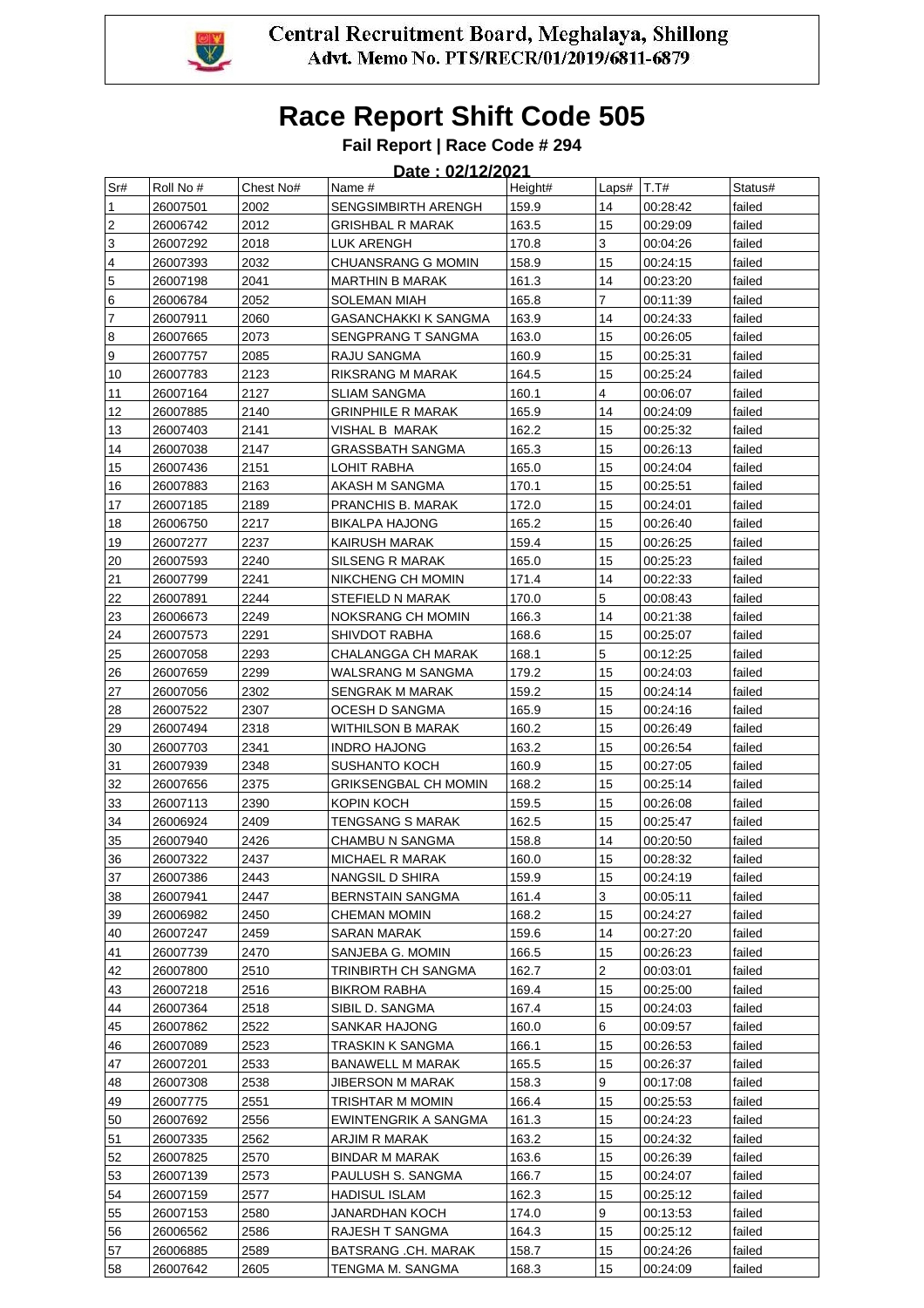| 59  | 26007614 | 2612 | GALMAN CH SANGMA       | 163.5 | 15 | 00:24:18 | failed |
|-----|----------|------|------------------------|-------|----|----------|--------|
| 60  | 26007535 | 2635 | <b>KRITOM HAJONG</b>   | 169.6 | 15 | 00:27:36 | failed |
| 61  | 26007623 | 2636 | NEWIL MARAK            | 161.2 | 15 | 00:25:53 | failed |
| 62  | 26007945 | 2649 | ELLIASH R SANGMA       | 174.0 | 13 | 00:22:43 | failed |
| 63  | 26007611 | 2671 | TEJRANG SANGMA         | 158.5 | 5  | 00:09:42 | failed |
| 64  | 26007135 | 2682 | KERAN S SANGMA         | 173.5 | 14 | 00:21:24 | failed |
| 65  | 26006561 | 2684 | ARMAN G MOMIN          | 166.5 | 15 | 00:27:14 | failed |
| 66  | 26007421 | 2689 | TANGKIM CH MARAK       | 168.0 | 15 | 00:26:11 | failed |
| 67  | 26007249 | 2693 | SALSENG D SANGMA       | 166.9 | 15 | 00:24:24 | failed |
| 68  | 26007686 | 2695 | JABATH D SANGMA        | 164.3 | 15 | 00:26:55 | failed |
| 69  | 26006898 | 2709 | DICKULAR R MARAK       | 161.4 | 15 | 00:25:00 | failed |
| 70  | 26006592 | 2710 | RAHUL BAITHA           | 165.8 | 15 | 00:24:11 | failed |
| 71  | 26007900 | 2725 | RAKSENG CH MARAK       | 159.7 | 15 | 00:24:49 | failed |
| 72  | 26007117 | 2746 | NIKJRANG G. MOMIN      | 169.7 | 15 | 00:25:28 | failed |
| 73  | 26007788 | 2750 | SABIUSH M SANGMA       | 165.4 | 15 | 00:25:02 | failed |
| 74  | 26007679 | 2758 | AMIT KUMAR MANN        | 158.8 | 15 | 00:24:06 | failed |
| 75  | 26007096 | 2761 | WHELLEAS CH MARAK      | 166.8 | 15 | 00:24:46 | failed |
| 76  | 26007426 | 2762 | LUBEN N. SANGMA        | 167.9 | 15 | 00:25:20 | failed |
| 77  | 26007472 | 2777 | NIKRAK R. SANGMA       | 161.4 | 15 | 00:24:05 | failed |
| 78  | 26006550 | 2778 | WELBORN MARAK          | 166.7 | 4  | 00:06:32 | failed |
| 79  | 26007678 | 2792 | RASTBATH MOMIN         | 159.4 | 15 | 00:25:56 | failed |
| 80  | 26007559 | 2813 | CHINGMAN M SANGMA      | 166.2 | 13 | 00:28:55 | failed |
| 81  | 26007141 | 2832 | WILLIAM A SANGMA       | 161.8 | 15 | 00:27:33 | failed |
| 82  | 26007189 | 2836 | OME HAJONG             | 168.7 | 5  | 00:08:36 | failed |
| 83  | 26007801 | 2839 | KALBING K SANGMA       | 168.8 | 15 | 00:24:31 | failed |
| 84  | 26007720 | 2861 | SORNOJIT RABHA         | 168.4 | 15 | 00:25:18 | failed |
| 85  | 26007943 | 2864 | TWIN R MARAK           | 164.1 | 7  | 00:12:26 | failed |
| 86  | 26006593 | 2865 | DHRUBO HAJONG          | 162.5 | 15 | 00:25:15 | failed |
| 87  | 26007219 | 2878 | <b>CLEVER M MARAK</b>  | 173.6 | 11 | 00:17:42 | failed |
| 88  | 26006573 | 2884 | PINGSRANG MARAK        | 167.2 | 15 | 00:28:58 | failed |
| 89  | 26007009 | 2886 | KHRESTER SANGMA        | 159.6 | 15 | 00:27:56 | failed |
| 90  | 26006791 | 2890 | JEPPILLEN MARAK        | 158.5 | 15 | 00:28:27 | failed |
| 91  | 26007383 | 2901 | TILWAN D MARAK         | 163.9 | 15 | 00:27:23 | failed |
| 92  | 26007032 | 2906 | JEROBELL CH MARAK      | 168.0 | 15 | 00:24:22 | failed |
| 93  | 26006855 | 2912 | <b>CHERING MARAK</b>   | 161.9 | 15 | 00:25:22 | failed |
| 94  | 26007766 | 2942 | <b>BINU KR RABHA</b>   | 161.4 | 15 | 00:24:19 | failed |
| 95  | 26006805 | 2947 | TENGSRANG J. SANGMA    | 168.2 | 15 | 00:25:03 | failed |
| 96  | 26007217 | 2948 | JACKOBIRTH N SANGMA    | 171.5 | 5  | 00:08:14 | failed |
| 97  | 26007246 | 2958 | NIKJRANG K SANGMA      | 173.6 | 15 | 00:25:39 | failed |
| 98  | 26007165 | 2964 | <b>GUTSENG N MARAK</b> | 159.1 | 15 | 00:24:33 | failed |
| 99  | 26007368 | 2969 | <b>BILLYAT G MOMIN</b> | 164.7 | 15 | 00:24:41 | failed |
| 100 | 26007640 | 2985 | WITHNASH N SANGMA      | 168.0 | 15 | 00:24:41 | failed |
| 101 | 26006572 | 2991 |                        | 165.7 | 15 | 00:25:45 | failed |
|     | 26007208 | 2993 | KASAKAM B MARAK        |       |    |          |        |
| 102 |          |      | PREDITSON M SANGMA     | 172.4 | 14 | 00:24:15 | failed |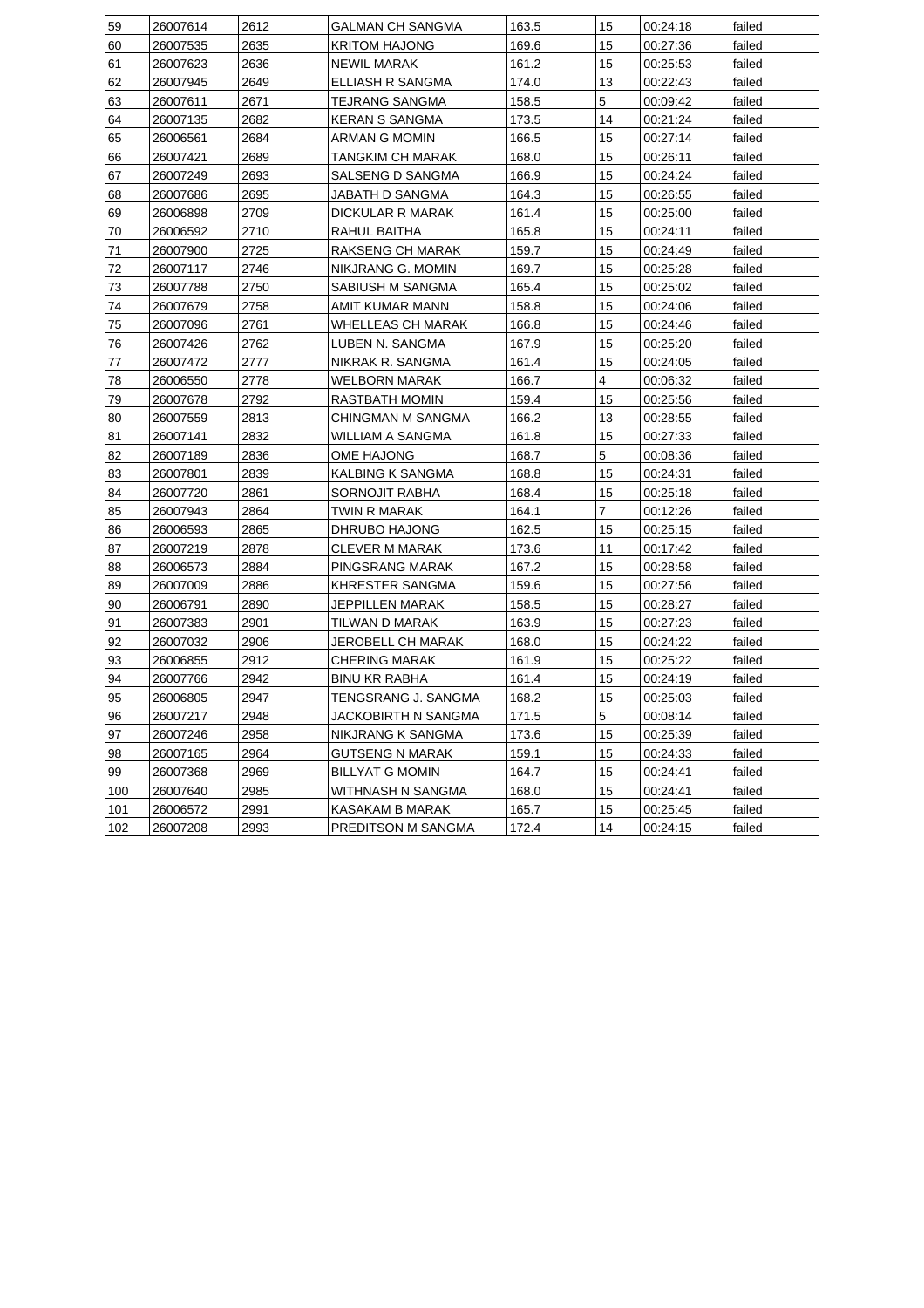

### **Fail Report | Race Code # 297**

| Sr#                     | Roll No # | Chest No# | ----<br>Name #               | .<br>Height# | Laps# $ T.T#$  |                      | Status# |
|-------------------------|-----------|-----------|------------------------------|--------------|----------------|----------------------|---------|
| 1                       | 26009580  | 2036      | PARIKHIT HAJONG              | 162.5        | 15             | 00:25:17             | failed  |
| $\overline{2}$          | 26009114  | 2042      | STENLIUSH ARENGH             | 159.7        | 7              | 00:14:42             | failed  |
| 3                       | 26009470  | 2051      | <b>JIUSH K SANGMA</b>        | 163.2        | 15             | 00:24:25             | failed  |
| $\overline{\mathbf{4}}$ | 26007978  | 2057      | RAJINDHA MARAK               | 170.0        | 15             | 00:26:08             | failed  |
| $\overline{5}$          | 26009187  | 2062      | BILLAT R MARAK               | 164.8        | 15             | 00:26:24             | failed  |
| 6                       | 26008087  | 2069      | JEDY D SANGMA                | 165.6        | 14             | 00:28:47             | failed  |
| $\overline{7}$          | 26009548  | 2075      | PRENINGBATH S SANGMA         | 165.8        | 8              | 00:12:13             | failed  |
| 8                       | 26008044  | 2094      | DRYAN SENGRIK CH MARAK 166.1 |              | 8              | 00:12:12             | failed  |
| 9                       | 26008369  | 2098      | ADAMSMITH SANGMA             | 159.5        | 15             | 00:24:22             | failed  |
| 10                      | 26009352  | 2100      | ROBI CH SANGMA               | 164.4        | 15             | 00:25:32             | failed  |
| 11                      | 26008636  | 2107      | BALCHAM A SANGMA             | 170.0        | 10             | 00:17:32             | failed  |
| 12                      | 26008037  | 2108      | RAKSIM SANGMA                | 162.5        | 15             | 00:24:21             | failed  |
| 13                      | 26008170  | 2109      | HEBIASH G SANGMA             | 160.3        | 15             | 00:24:53             | failed  |
| 14                      | 26008968  | 2130      | <b>BAIANG A SANGMA</b>       | 159.5        | 15             | 00:24:53             | failed  |
| 15                      | 26008690  | 2132      | CHESRANG R MARAK             | 159.5        | 14             | 00:22:39             | failed  |
| 16                      | 26008334  | 2143      | CHEKAM MARAK                 | 168.0        | 15             | 00:26:27             | failed  |
| 17                      | 26008193  | 2165      | CHUGRANG G MOMIN             | 165.4        | 15             | 00:28:42             | failed  |
| 18                      | 26009123  | 2173      | CHANGSRANG SANGMA            | 163.3        | 11             | 00:18:16             | failed  |
| 19                      | 26008057  | 2177      | <b>GRIKSAL R. MARAK</b>      | 157.9        | 14             | 00:28:46             | failed  |
| 20                      | 26009376  | 2178      | VIDHYA SAGAR HAJONG          | 165.6        | 15             | 00:24:54             | failed  |
| 21                      |           | 2180      |                              | 171.5        | 15             |                      | failed  |
| 22                      | 26009244  | 2193      | SONARAM M SANGMA             | 165.5        | 15             | 00:24:33<br>00:26:13 | failed  |
|                         | 26008207  |           | <b>BISWANATH KOCH</b>        |              | 8              |                      |         |
| 23                      | 26008778  | 2197      | RAKSRANG K SANGMA            | 169.4        | 9              | 00:12:20             | failed  |
| 24                      | 26009579  | 2203      | SENGKAM N MARAK              | 162.9        |                | 00:19:06             | failed  |
| 25                      | 26009068  | 2204      | <b>BALGITH MARAK</b>         | 169.9        | 15             | 00:24:31             | failed  |
| 26                      | 26008213  | 2207      | CHANGSENG M SANGMA           | 160.3        | 14             | 00:24:54             | failed  |
| 27                      | 26007975  | 2233      | <b>FRIDARSON CH MOMIN</b>    | 163.5        | 15             | 00:24:09             | failed  |
| 28                      | 26008630  | 2242      | TENGBIRTH K SANGMA           | 166.6        | 15             | 00:24:36             | failed  |
| 29                      | 26008347  | 2245      | TENGBAN CH SANGMA            | 175.9        | 5              | 00:09:06             | failed  |
| 30                      | 26008352  | 2251      | LAILUSH CH MARAK             | 160.5        | 15             | 00:24:47             | failed  |
| 31                      | 26008373  | 2255      | GRASIAN M MARAK              | 167.4        | 15             | 00:24:15             | failed  |
| 32                      | 26008642  | 2256      | CRISTOPER MARAK              | 163.6        | 7              | 00:10:47             | failed  |
| 33                      | 26009210  | 2268      | UMKHYAS MARAK                | 160.1        | 15             | 00:24:05             | failed  |
| 34                      | 26009108  | 2289      | PANGKAM SENGRA M<br>SANGMA   | 173.0        | 7              | 00:10:49             | failed  |
| 35                      | 26008361  | 2312      | <b>BISTHONE D SANGMA</b>     | 159.7        | 15             | 00:27:12             | failed  |
| 36                      | 26009224  | 2315      | CLAUDIUS ARENGH              | 168.4        | 8              | 00:14:16             | failed  |
| 37                      | 26008621  | 2322      | SANYLISTHER M SANGMA         | 160.4        | 12             | 00:23:00             | failed  |
| 38                      | 26008349  | 2325      | SALJRANG K SANGMA            | 165.2        | 15             | 00:25:25             | failed  |
| 39                      | 26008960  | 2350      | TENGNAN P SANGMA             | 161.6        | 15             | 00:28:04             | failed  |
| 40                      | 26008225  | 2353      | SUMIR HAJONG                 | 166.8        | 15             | 00:24:02             | failed  |
| 41                      | 26008467  | 2362      | SENGCHANG R MARAK            | 163.1        | 15             | 00:25:38             | failed  |
| 42                      | 26009419  | 2368      | ALPHANIUSH A MARAK           | 165.2        | 15             | 00:25:17             | failed  |
| 43                      | 26008206  | 2372      | <b>BOASH M MARAK</b>         | 166.1        | 15             | 00:24:28             | failed  |
| 44                      | 26008408  | 2391      | AJAY KR HAJONG               | 171.2        | 12             | 00:19:52             | failed  |
| 45                      | 26009168  | 2395      | NIPON HAJONG                 | 172.6        | 10             | 00:14:55             | failed  |
| 46                      | 26008890  | 2396      | SAGAR R MARAK                | 162.9        | 15             | 00:25:51             | failed  |
| 47                      | 26008793  | 2402      | PORTUNE N SANGMA             | 166.8        | 5              | 00:08:07             | failed  |
| 48                      | 26009122  | 2407      | NOLWIN B MARAK               | 168.9        | 15             | 00:24:12             | failed  |
| 49                      | 26009460  | 2408      | WEGARA B MARAK               | 170.8        | 14             | 00:26:07             | failed  |
| 50                      | 26008430  | 2415      | GOBINDA RABHA                | 173.4        | 11             | 00:20:48             | failed  |
| 51                      | 26008608  | 2417      | JAMES SANGMA                 | 168.2        | 15             | 00:24:32             | failed  |
| 52                      | 26009160  | 2418      | NIKKU MOMIN                  | 166.4        | $\overline{7}$ | 00:13:19             | failed  |
| 53                      | 26009251  | 2431      | DIDIMUSH ARENGH              | 162.9        | 10             | 00:20:03             | failed  |
| 54                      | 26008445  | 2436      | MATHEW MARAK                 | 163.0        | 14             | 00:29:27             | failed  |
|                         |           | 2444      |                              | 157.5        | 9              |                      | failed  |
| 55                      | 26009081  |           | RAKBAT R MARAK               |              |                | 00:16:31             |         |
| 56                      | 26008681  | 2486      | RIKSRANG M MARAK             | 173.0        | 15             | 00:24:39             | failed  |
| 57                      | 26008306  | 2491      | TUFAN RABHA                  | 159.2        | 15             | 00:24:55             | failed  |
| 58                      | 26008543  | 2492      | ASHOK KUMAR BALMIKI          | 171.3        | 15             | 00:26:05             | failed  |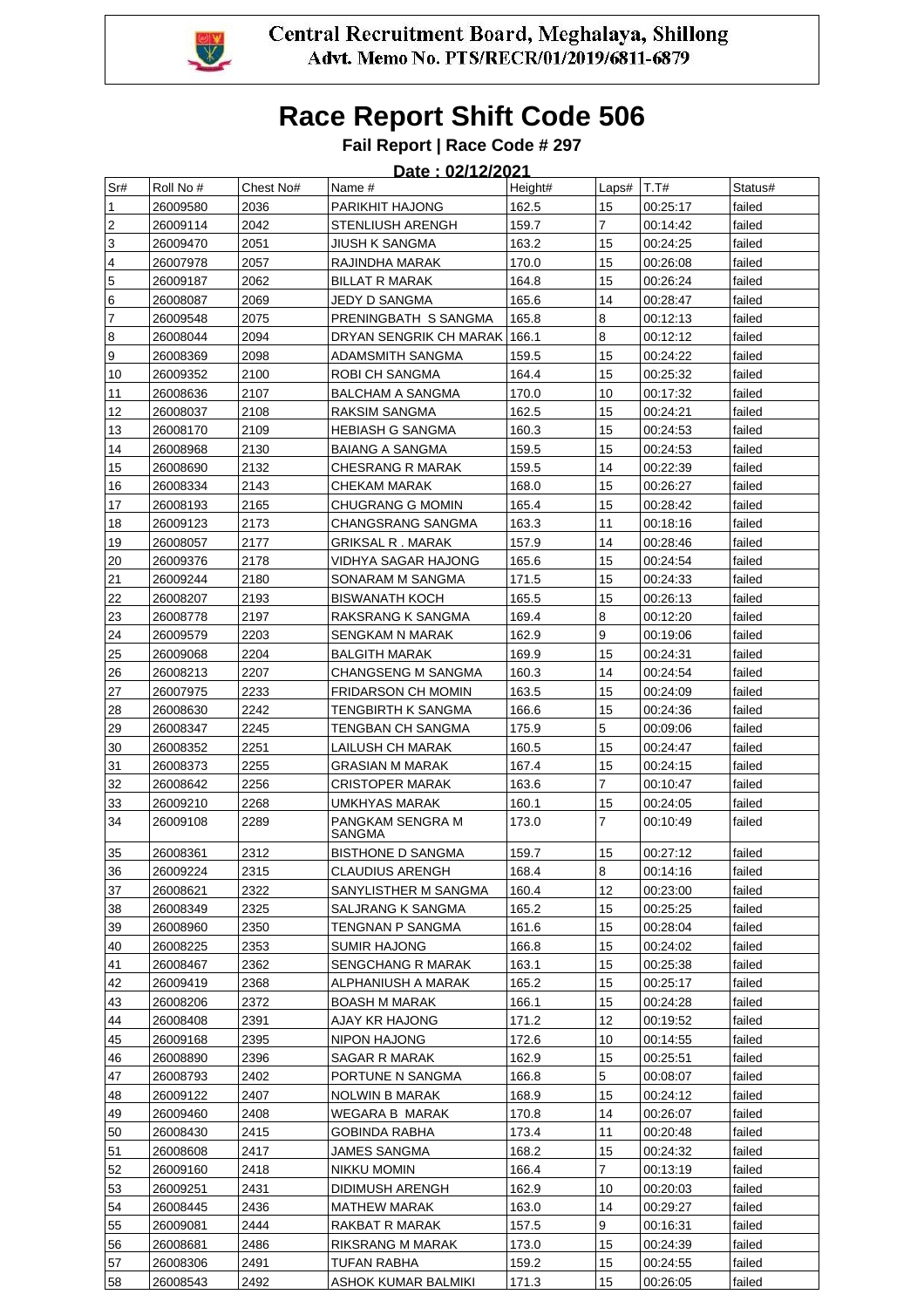| 59  | 26009075             | 2493 | <b>GRIKTE MARAK</b>                          | 159.7                   | 15             | 00:25:13 | failed |
|-----|----------------------|------|----------------------------------------------|-------------------------|----------------|----------|--------|
| 60  | 26009014             | 2497 | <b>TEMEN SANGMA</b>                          | 158.3                   | 7              | 00:14:46 | failed |
| 61  | 26008717             | 2503 | TANGRAK N SANGMA                             | 170.0                   | 3              | 00:04:24 | failed |
| 62  | 26008071             | 2511 | SENGSENGBATH MARAK                           | 14<br>163.3<br>00:23:04 |                |          | failed |
| 63  | 26009442             | 2524 | BALMAN M MARAK                               | 166.5                   | 15             | 00:26:28 | failed |
| 64  | 26009197             | 2536 | CHEJRANG SANGMA                              | 167.6                   | 15             | 00:26:52 | failed |
| 65  | 26009374             | 2540 | SUMIT HAJONG                                 | 159.4                   | 12             | 00:21:40 | failed |
| 66  | 26009413             | 2560 | SILNANG. R MARAK                             | 164.4                   | 15             | 00:25:49 | failed |
| 67  | 26008046             | 2565 | PENTHOM CH. MOMIN                            | 162.0                   | 15             | 00:26:37 | failed |
| 68  | 26008353             | 2571 | 3<br>169.9<br>TENGSOGRA S SANGMA<br>00:05:09 |                         |                | failed   |        |
| 69  | 26008446             | 2587 | ARIM R MARAK                                 | 163.7                   | 3              | 00:05:02 | failed |
| 70  | 26008006             | 2593 | SENGGAM M.SANGMA                             | 165.8                   | $\overline{7}$ | 00:11:45 | failed |
| 71  | 26009530             | 2613 | SENGKU M MARAK                               | 167.1                   | $\overline{2}$ | 00:03:08 | failed |
| 72  | 26008815             | 2615 | JAMSENG B MARAK                              | 167.1                   | 15             | 00:24:26 | failed |
| 73  | 26009354             | 2627 | SUNSENGBIRTH D MARAK                         | 162.3                   | 13             | 00:20:54 | failed |
| 74  | 26009021             | 2632 | TENGSIK SANGMA                               | 159.2                   | 15             | 00:26:09 | failed |
| 75  | 26008897             | 2644 | <b>KARIMUL ISLAM</b>                         | 169.2                   | 13             | 00:24:56 | failed |
| 76  | 26009533             | 2651 | JOHN BREATHING MOMIN                         | 163.1                   | 15             | 00:26:26 | failed |
| 77  | 26009415             | 2654 | LODIN M SANGMA                               | 158.9                   | 14             | 00:21:28 | failed |
| 78  | 26008429             | 2657 | <b>BRICKBIL D SANGMA</b>                     | 162.6                   | 15             | 00:27:10 | failed |
| 79  | 26008023             | 2658 | <b>CLINTON R MARAK</b>                       | 168.6                   | 14             | 00:21:31 | failed |
| 80  | 26008335             | 2662 | <b>BIPUL CH MOMIN</b>                        | 170.3                   | 15             | 00:26:49 | failed |
| 81  | 26008381             | 2663 | SENGBA D. SHIRA                              | 166.0                   | 5              | 00:07:37 | failed |
| 82  | 26009521             | 2668 | JAKKIM M. MARAK                              | 161.9                   | 15             | 00:26:13 | failed |
| 83  | 26008743             | 2670 | EDNAL M SANGMA                               | 164.7                   | 15             | 00:25:46 | failed |
| 84  | 26008061             | 2672 | YANGBARTH M SANGMA                           | 165.8                   | 14             | 00:22:36 | failed |
| 85  | 26007991             | 2680 | BILCHAM N SANGMA                             | 166.1                   | 15             | 00:27:07 | failed |
| 86  | 26008041             | 2688 | <b>FRANCIS M SANGMA</b>                      | 167.3                   | $\overline{7}$ | 00:12:04 | failed |
| 87  | 26008769             | 2690 | MIKSEL SANGMA                                | 165.7                   | 3              | 00:05:06 | failed |
| 88  | 26008156             | 2694 | SANDARSINGH B SANGMA                         | 175.2                   | 15             | 00:24:41 | failed |
| 89  | 26009248             | 2697 | DIMSRANG MOMIN                               | 160.0                   | 3              | 00:05:08 | failed |
| 90  | 26008903             | 2701 | MAHAN CH KOCH                                | 175.7                   | 15             | 00:27:15 | failed |
| 91  | 26008939             | 2713 | <b>BRUTUSH MOMIN</b>                         | 158.7                   | $\overline{4}$ | 00:06:49 | failed |
| 92  | 26009438             | 2714 | JISENG MOMIN                                 | 175.7                   | 15             | 00:26:03 | failed |
| 93  | 26008153             | 2720 | JASENG CH MOMIN                              | 169.9                   | $\overline{4}$ | 00:06:29 | failed |
| 94  | 26009551             | 2722 | <b>ABHIJEET KOCH</b>                         | 165.8                   | 14             | 00:24:05 | failed |
| 95  | 26008084             | 2729 | TERANGSAL ARENGH                             | 167.3                   | $\overline{7}$ | 00:11:42 | failed |
| 96  | 26009006             | 2732 | MATHEW MARTHIN. G<br><b>MOMIN</b>            | 166.8                   | 6              | 00:10:16 | failed |
| 97  | 26008693             | 2733 | SELKAN R SANGMA                              | 167.9                   | 15             | 00:26:53 | failed |
| 98  | 26008850             | 2736 | <b>BIRASH HAJONG</b>                         | 166.9                   | 9              | 00:16:30 | failed |
| 99  | 26008787             | 2753 | SALJAGRIK R MARAK                            | 174.0                   | 15             | 00:29:13 | failed |
| 100 | 26009292             | 2764 | <b>HARTHIN R MARAK</b>                       | 161.5                   | 15             | 00:24:44 | failed |
| 101 | 26008456             | 2767 | RIKJANG SANGMA                               | 165.0                   | 5              | 00:07:53 | failed |
| 102 | 26009057             | 2768 | RAKKAL A. SANGMA                             | 160.7                   | 4              | 00:06:12 | failed |
| 103 | 26008029             | 2770 | CHINGRAK MARAK                               | 165.0                   | 14             | 00:27:12 | failed |
| 104 | 26008750             | 2775 | GAMSENG MARAK                                | 173.3                   | 13             | 00:23:32 | failed |
| 105 | 26008377             | 2780 | PRAYLORD CH MARAK                            | 168.0                   | 15             | 00:25:43 | failed |
| 106 | 26008959             | 2785 | <b>FLAVIUS MOMIN</b>                         | 162.2                   | 3              | 00:05:14 | failed |
| 107 | 26008166             | 2786 | <b>CRYSTAR CH MARAK</b>                      | 173.4                   | 14             | 00:21:54 | failed |
| 108 | 26008410             | 2816 | HILBERTH CH SANGMA                           | 174.6                   | 15             | 00:24:44 | failed |
| 109 | 26008348             | 2842 | <b>BISONG CHUANGKU</b><br>SANGMA             | 169.9                   | 15             | 00:24:56 | failed |
| 110 | 26009131             | 2848 | <b>EROSMITH R MARAK</b>                      | 172.1                   | 6              | 00:11:09 | failed |
| 111 | 26008574             | 2853 | SALGRA M. MARAK                              | 160.7                   | 15             | 00:27:25 | failed |
| 112 | 26008557             | 2854 | SIMJING K SANGMA                             | 160.4                   | 15             | 00:24:30 | failed |
| 113 | 26008747             | 2860 | TANGSMART MARAK                              | 170.0                   | 15             | 00:26:21 | failed |
| 114 | 26009591             | 2874 | PROTAPSING HAJONG                            | 158.8                   | 11             | 00:21:55 | failed |
| 115 | 26008633             | 2877 | JOHNFEREX M MARAK                            | 166.0                   | 15             | 00:28:19 | failed |
| 116 | 26007971             | 2889 | NIKSENG R. MARAK                             | 166.9                   | 15             | 00:30:05 | failed |
| 117 | 26008565             | 2909 | CHRISBIRTH R. MARAK                          | 167.7                   | 14             | 00:23:55 | failed |
| 118 | 26009325             | 2921 |                                              | 168.8                   | 6              | 00:08:44 | failed |
| 119 | 26009573             | 2925 | LUSTER CH MARAK<br>SALNANG SANGMA            | 160.0                   |                | 00:25:31 | failed |
| 120 | 26009449             | 2929 | RAKRAN HOPPERTO T                            | 175.9                   | 15<br>9        | 00:16:02 | failed |
|     |                      |      | SANGMA                                       |                         |                |          |        |
| 121 | 26008562             | 2934 | <b>MONJUR AKOND</b>                          | 171.0                   | 5              | 00:11:22 | failed |
| 122 | 26007993             | 2943 | <b>FARUK ALI</b>                             | 171.2                   | 14             | 00:23:42 | failed |
| 123 |                      | 2951 | TERENGBIRTH G MOMIN                          | 160.5                   | 15             | 00:25:07 | failed |
|     | 26008678<br>26009055 | 2952 |                                              | 169.3                   |                |          | failed |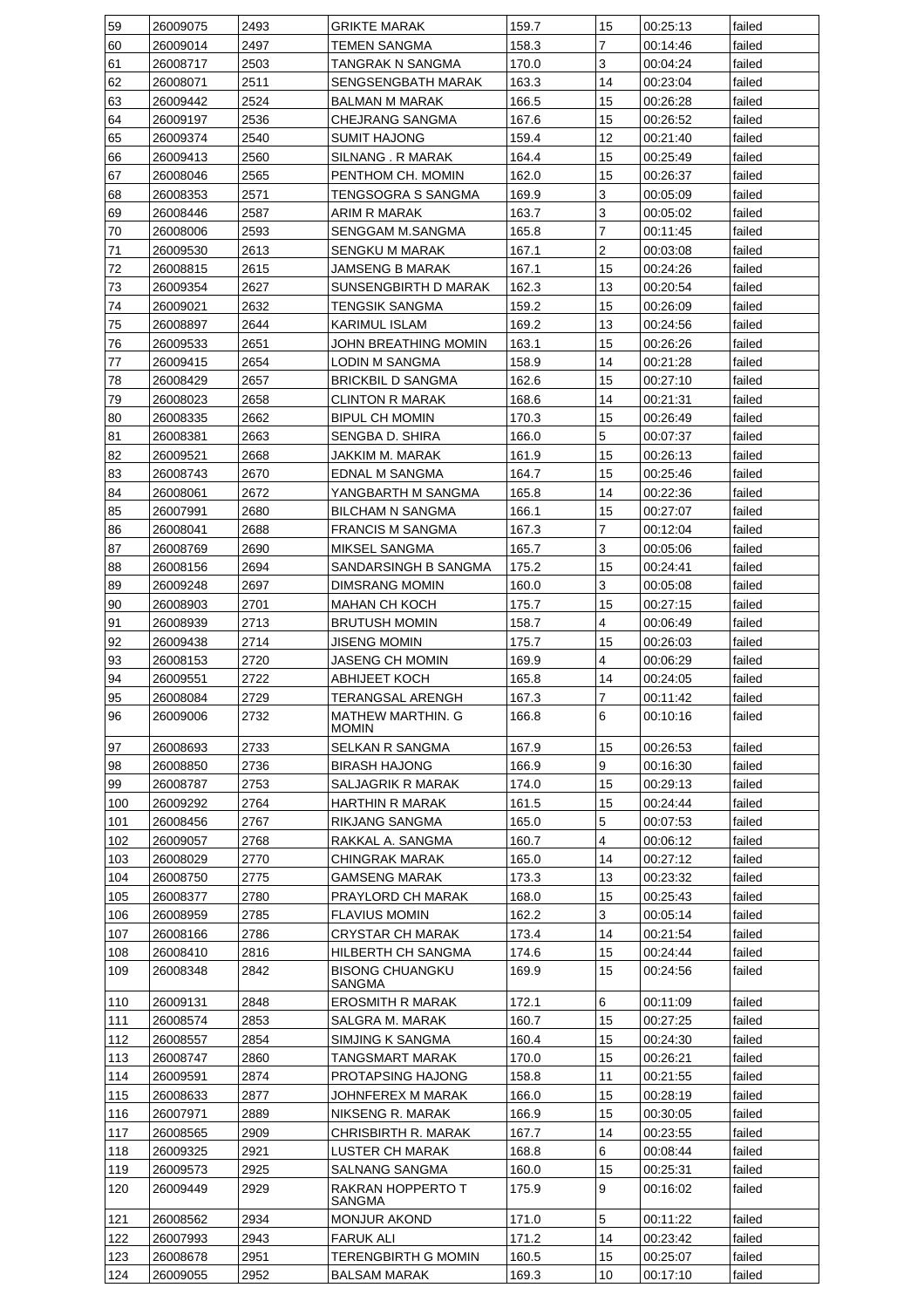| 125 | 26008722  | 2961 | IKASHIDUR ISLAM            | 164.2 | 15  | 100:24:04 | lfailed |
|-----|-----------|------|----------------------------|-------|-----|-----------|---------|
| 126 | 26008322  | 2975 | <b>IKUNAL CH MARAK</b>     | 161.4 | 15  | 100.24.27 | lfailed |
| 127 | 126008074 | 2987 | <b>JABATH JUSTIN MOMIN</b> | 161.8 |     | 100:11:57 | lfailed |
| 128 | 126009106 | 2990 | IMATSRAM MARAK             | 162.4 | 15  | 100:24:32 | lfailed |
| 129 | 26007996  | 2992 | IBIKARSON SANGMA           | 162.5 | '15 | 100:26:10 | lfailed |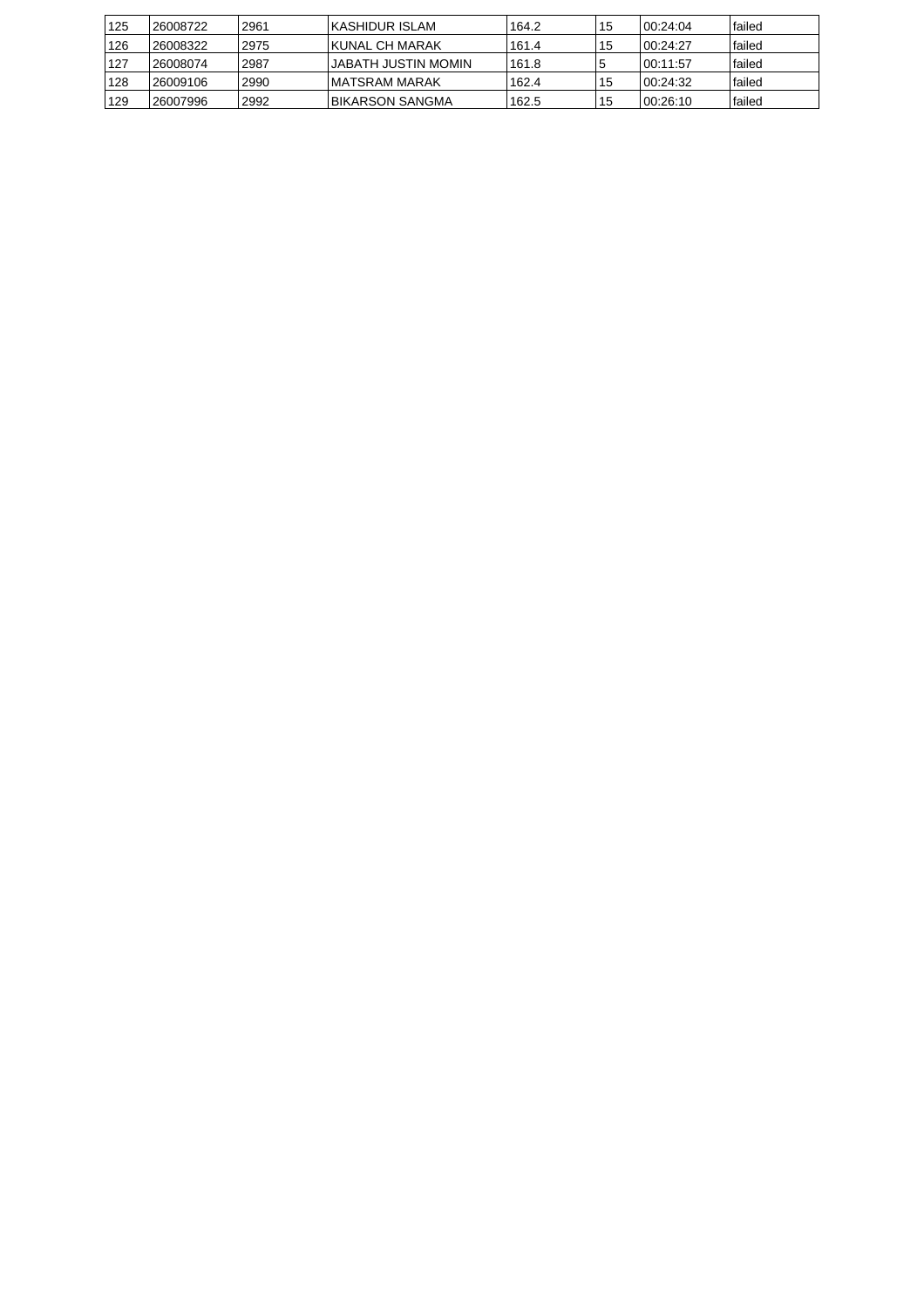

### **Fail Report | Race Code # 298**

| Sr#                       | Roll No # | Chest No# | Name #                  | Height# | Laps# | T.T#     | Status# |
|---------------------------|-----------|-----------|-------------------------|---------|-------|----------|---------|
| 1                         | 26010253  | 2002      | RAFIUL ISLAM            | 164.2   | 15    | 00:24:34 | failed  |
| $\overline{2}$            | 26010215  | 2003      | MIKASAL N SANGMA        | 164.0   | 15    | 00:26:33 | failed  |
| $\ensuremath{\mathsf{3}}$ | 26009602  | 2018      | JAITHKAN S SANGMA       | 159.0   | 8     | 00:12:25 | failed  |
| $\pmb{4}$                 | 26010082  | 2021      | SAHINUR ISLAM           | 167.9   | 7     | 00:11:28 | failed  |
| $\mathbf 5$               | 26009807  | 2023      | ARJUN MARAK             | 177.6   | 15    | 00:24:10 | failed  |
| $\boxed{6}$               | 26009634  | 2027      | <b>JUDSON ARENGH</b>    | 170.9   | 11    | 00:19:15 | failed  |
| $\overline{7}$            | 26009808  | 2031      | CHONGCHAL D SANGMA      | 160.8   | 15    | 00:24:18 | failed  |
| $\boldsymbol{8}$          | 26009786  | 2038      | EMMAMUL `HOQUE          | 168.6   | 15    | 00:24:35 | failed  |
| $\boldsymbol{9}$          | 26010204  | 2039      | <b>HEBIL A SANGMA</b>   | 157.3   | 15    | 00:25:39 | failed  |
| 10                        | 26009630  | 2041      | MANJITSING SANGMA       | 157.6   | 15    | 00:25:53 | failed  |
| 11                        | 26009785  | 2052      | ALLADIN MARAK           | 160.6   | 15    | 00:28:41 | failed  |
| 12                        | 26010437  | 2060      | CHINAM MOMIN            | 157.8   | 15    | 00:26:34 | failed  |
| 13                        | 26010903  | 2070      | SILGRAK CH MARAK        | 160.0   | 4     | 00:07:15 | failed  |
| 14                        | 26010103  | 2084      | <b>WELLING MARAK</b>    | 170.5   | 15    | 00:24:06 | failed  |
| 15                        | 26009941  | 2085      | TEANGSU MARAK           | 166.6   | 6     | 00:08:46 | failed  |
| 16                        | 26010087  | 2088      | LAM MARAK               | 176.5   | 15    | 00:29:07 | failed  |
| 17                        | 26009653  | 2097      | DEBOJIT HAJONG          | 166.4   | 7     | 00:11:02 | failed  |
| 18                        | 26009981  | 2125      | STEPHEN J SANGMA        | 164.8   | 15    | 00:27:02 | failed  |
| 19                        | 26010321  | 2131      | AMSRANG M SANGMA        | 161.2   | 15    | 00:26:42 | failed  |
| 20                        | 26010239  | 2138      | <b>BITU HAJONG</b>      | 167.2   | 15    | 00:26:33 | failed  |
| 21                        | 26010096  | 2140      | WALNAN G.MOMIN          | 166.1   | 15    | 00:24:44 | failed  |
| 22                        | 26009835  | 2144      | PRADESH HAJONG          | 161.7   | 15    | 00:25:48 | failed  |
| 23                        | 26010172  | 2151      | <b>BALSRANG MARAK</b>   | 164.5   | 10    | 00:17:01 | failed  |
| 24                        | 26009770  | 2154      | <b>ODOBIAS B MARAK</b>  | 158.7   | 15    | 00:24:57 | failed  |
| 25                        | 26010898  | 2160      | SOMESH HAJONG           | 160.9   | 15    | 00:26:02 | failed  |
| 26                        | 26009601  | 2163      | SENGSRANG G MOMIN       | 158.8   | 15    | 00:24:03 | failed  |
| 27                        | 26010853  | 2164      | <b>LEVINGSTON MOMIN</b> | 163.8   | 15    | 00:24:17 | failed  |
| 28                        | 26009729  | 2168      | <b>BIJOP HAJONG</b>     | 169.0   | 8     | 00:15:09 | failed  |
| 29                        | 26009837  | 2176      | SOMIR HAJONG            | 166.8   | 15    | 00:26:39 | failed  |
| 30                        | 26009988  | 2185      | AMISON CH MARAK         | 166.5   | 15    | 00:24:36 | failed  |
| 31                        | 26010184  | 2189      | TRILLING S SANGMA       | 167.4   | 15    | 00:24:47 | failed  |
| 32                        | 26009948  | 2220      | CHINGKAM A SANGMA       | 163.6   | 14    | 00:19:53 | failed  |
| 33                        | 26009749  | 2235      | SALMEN D SANGMA         | 179.7   | 15    | 00:25:31 | failed  |
| 34                        | 26009919  | 2237      | RIKSENG K SANGMA        | 168.6   | 15    | 00:25:45 | failed  |
| 35                        | 26010306  | 2241      | AJAY BASFOR             | 163.6   | 15    | 00:25:21 | failed  |
| 36                        | 26010642  | 2246      | WALRAK N SANGMA         | 171.2   | 15    | 00:30:09 | failed  |
| 37                        | 26010902  | 2249      | WALESH M MARAK          | 165.7   | 15    | 00:29:33 | failed  |
| 38                        | 26010434  | 2250      | RANGRIK SANGMA          | 165.1   | 15    | 00:24:07 | failed  |
| 39                        | 26010123  | 2272      | MARCHENGBIRTH B MARAK   | 166.8   | 15    | 00:25:30 | failed  |
| 40                        | 26010414  | 2292      | JETTING CH.MARAK        | 165.3   | 15    | 00:24:59 | failed  |
| 41                        | 26010022  | 2299      | DALINGTON R MARAK       | 167.7   | 7     | 00:11:38 | failed  |
| 42                        | 26010072  | 2302      | LASTING M MOMIN         | 160.5   | 15    | 00:25:25 | failed  |
| 43                        | 26009974  | 2307      | ROMANIO S SANGMA        | 166.1   | 10    | 00:15:54 | failed  |
| 44                        | 26010410  | 2309      | CHESRANG MARAK          | 163.4   | 6     | 00:10:31 | failed  |
| 45                        | 26010105  | 2317      | SILSENG G.MOMIN         | 166.9   | 6     | 00:10:15 | failed  |
| 46                        | 26010159  | 2348      | PENALSON MOMIN          | 157.0   | 15    | 00:24:27 | failed  |
| 47                        | 26010208  | 2381      | <b>BINDAL SANGMA</b>    | 161.5   | 15    | 00:24:01 | failed  |
| 48                        | 26009604  | 2385      | SAVIO MARAK             | 160.0   | 11    | 00:20:35 | failed  |
| 49                        | 26010901  | 2390      | LASETH .D. MARAK        | 162.4   | 15    | 00:24:48 | failed  |
| 50                        | 26009961  | 2422      | NIGHTING SANGMA         | 174.4   | 13    | 00:22:16 | failed  |
| 51                        | 26010409  | 2424      | SILNANG SANGMA          | 163.8   | 14    | 00:26:59 | failed  |
| 52                        | 26009731  | 2429      | RAKESH M MARAK          | 157.0   | 15    | 00:25:15 | failed  |
| 53                        | 26010332  | 2438      | ASHOK KR HAJONG         | 163.4   | 15    | 00:26:58 | failed  |
| 54                        | 26010098  | 2442      | SENGBIRTH D SANGMA      | 163.0   | 15    | 00:24:10 | failed  |
| 55                        | 26009784  | 2443      | NEWSWELL CH. MARAK      | 160.3   | 14    | 00:20:44 | failed  |
| 56                        | 26010831  | 2450      | SALGRING R MARAK        | 161.2   | 15    | 00:25:52 | failed  |
| 57                        | 26010259  | 2472      | SUDERSON RABHA          | 166.0   | 10    | 00:17:01 | failed  |
| 58                        | 26009747  | 2473      | PEBI MARAK              | 167.2   | 14    | 00:26:45 | failed  |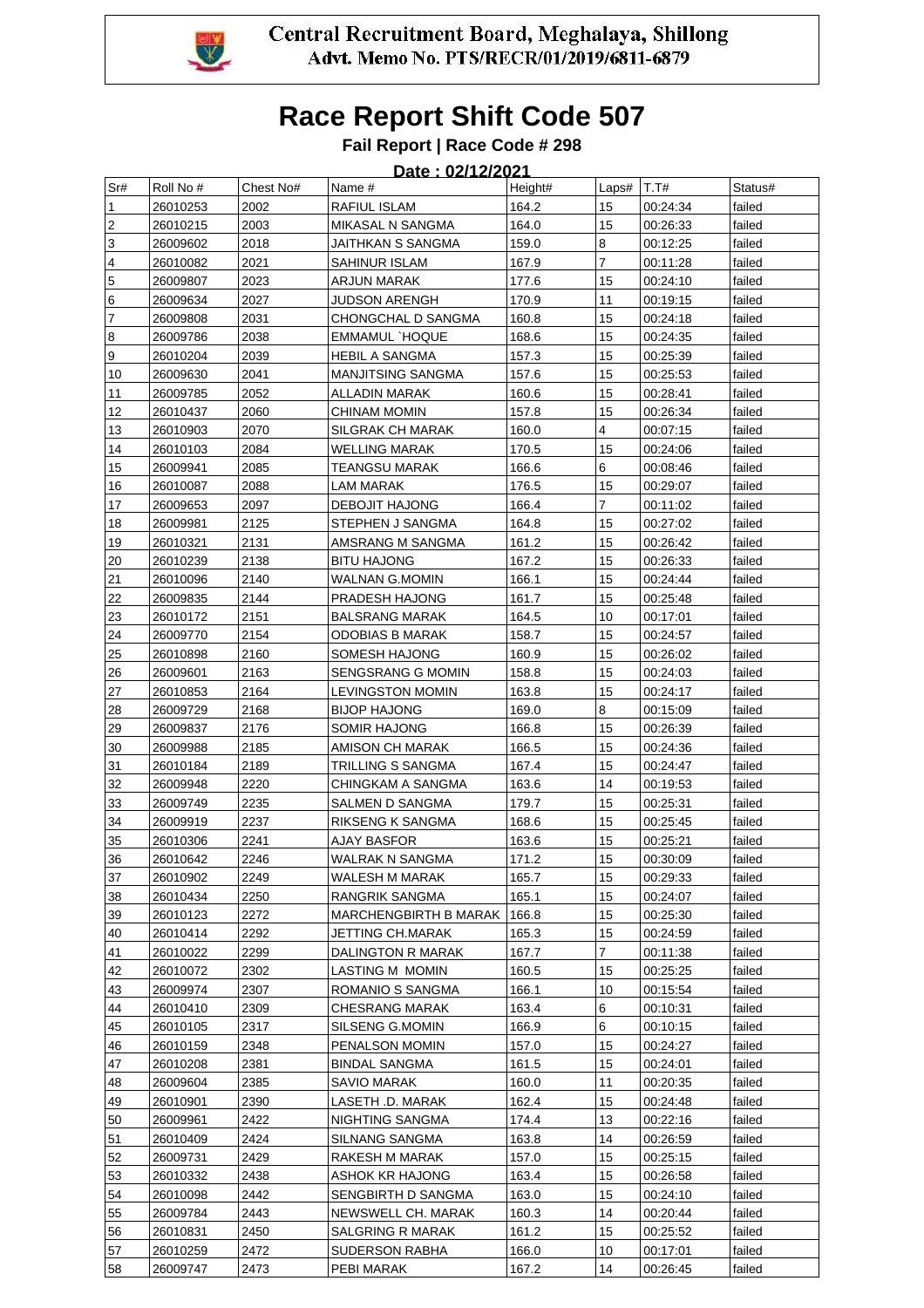| 59  | 26010448 | 2477 | SONITH ARENGH                           | 160.4 | 9              | 00:15:07 | failed |
|-----|----------|------|-----------------------------------------|-------|----------------|----------|--------|
| 60  | 26009691 | 2479 | SENGCHUANG SANGMA                       | 169.6 | 5              | 00:08:29 | failed |
| 61  | 26010131 | 2481 | NIKJRANG N. MARAK                       | 157.4 | 15             | 00:26:55 | failed |
| 62  | 26010568 | 2482 | MASBILSON CH SANGMA                     | 160.4 | 15             | 00:24:52 | failed |
| 63  | 26010128 | 2485 | TALSENG B MARAK                         | 161.3 | 15             | 00:24:01 | failed |
| 64  | 26009616 | 2487 | CLEVER M MARAK                          | 165.3 | 15             | 00:24:19 | failed |
| 65  | 26010643 | 2499 | PRUDHUM HAJONG                          | 165.6 | 15             | 00:24:18 | failed |
| 66  | 26009859 | 2510 | NIKCHENG K SANGMA                       | 158.8 | 4              | 00:07:00 | failed |
|     |          |      |                                         | 175.8 |                |          | failed |
| 67  | 26010352 | 2516 | AMARJIT RABHA                           |       | 14             | 00:21:02 |        |
| 68  | 26010012 | 2518 | PANGSANG CH MARAK                       | 164.1 | 15             | 00:29:51 | failed |
| 69  | 26009658 | 2528 | RAKSIM M. MARAK                         | 172.7 | 8              | 00:14:24 | failed |
| 70  | 26010715 | 2533 | APCRESE B SANGMA                        | 162.4 | 15             | 00:25:30 | failed |
| 71  | 26009906 | 2534 | SENGKHAL K SANGMA                       | 162.3 | 5              | 00:08:37 | failed |
| 72  | 26009862 | 2535 | <b>SPILSON MARAK</b>                    | 160.4 | 15             | 00:29:34 | failed |
| 73  | 26010795 | 2538 | SICKWINTON R MARAK                      | 160.7 | 15             | 00:26:44 | failed |
| 74  | 26009935 | 2539 | BALWARD R. MARAK                        | 164.8 | $\overline{4}$ | 00:05:51 | failed |
| 75  | 26010828 | 2544 | TWINBIRTH M.MARAK<br><b>MRONG MARAK</b> | 163.0 | 15             | 00:25:51 | failed |
| 76  | 26010575 | 2556 | THENGMAN MOMIN                          | 162.3 | 15             | 00:25:35 | failed |
| 77  | 26010272 | 2580 | <b>MARSON MARAK</b>                     | 174.0 | 5              | 00:10:07 | failed |
| 78  | 26010447 | 2588 | CLEBIRTH N MARAK                        | 172.8 | 15             | 00:27:20 | failed |
| 79  | 26010039 | 2625 | ESAK N MARAK                            | 167.9 | 15             | 00:24:23 | failed |
| 80  | 26009741 | 2642 | <b>INDUSH R MARAK</b>                   | 159.1 | 15             | 00:27:15 | failed |
| 81  | 26009788 |      | JIRUSH N SANGMA                         |       | 15             |          |        |
|     |          | 2655 |                                         | 162.3 |                | 00:28:02 | failed |
| 82  | 26010280 | 2659 | BALSAL I. SANGMA                        | 162.6 | 15             | 00:24:36 | failed |
| 83  | 26009846 | 2671 | <b>BIPLOB HAJONG</b>                    | 175.2 | 15             | 00:24:13 | failed |
| 84  | 26009730 | 2699 | SHIDHARTHA KOCH                         | 162.5 | 13             | 00:19:54 | failed |
| 85  | 26010313 | 2704 | SALBISTON SANGMA                        | 163.7 | 15             | 00:25:30 | failed |
| 86  | 26009805 | 2710 | SUBONGKAR KOCH                          | 166.5 | 15             | 00:28:16 | failed |
| 87  | 26009744 | 2725 | SUBOJIT HAJONG                          | 157.9 | 15             | 00:24:28 | failed |
| 88  | 26010694 | 2742 | TAPOSH BASFOR                           | 166.5 | 10             | 00:18:20 | failed |
| 89  | 26009620 | 2743 | MOSE S SANGMA                           | 169.7 | 15             | 00:29:33 | failed |
| 90  | 26010731 | 2746 | SUNDAYBIRTH N SANGMA                    | 164.2 | 15             | 00:27:02 | failed |
| 91  | 26009952 | 2748 | DUNGGA SANGMA                           | 169.5 | 8              | 00:13:46 | failed |
| 92  | 26010236 | 2751 | ANIL R MARAK                            | 162.4 | 15             | 00:26:40 | failed |
| 93  | 26010393 | 2755 | TRISBELL SANGMA                         | 168.8 | 15             | 00:25:09 | failed |
| 94  | 26010061 | 2757 | SALGADO CH MARAK                        | 161.3 | 14             | 00:24:56 | failed |
| 95  | 26010339 | 2760 | SENGGRIK SANGMA                         | 163.2 | 15             | 00:25:52 | failed |
| 96  | 26009617 | 2762 | <b>SENGRAK MARAK</b>                    | 166.2 | 15             | 00:24:18 | failed |
| 97  | 26009838 | 2765 | <b>DIPONGKAR KOCH</b>                   | 164.2 | 15             | 00:26:50 | failed |
| 98  | 26010054 | 2772 | LOHIT HAJONG                            | 164.5 | 14             | 00:21:31 | failed |
| 99  | 26009932 | 2778 | SILNANG K SANGMA                        | 161.2 | 14             | 00:25:24 | failed |
| 100 |          | 2792 | SILNANG W MOMIN                         | 158.0 | 15             |          | failed |
|     | 26010772 |      |                                         |       |                | 00:25:24 |        |
| 101 | 26009621 | 2813 | HABIB EMDADUL MAMUD                     | 171.5 | 10             | 00:18:15 | failed |
| 102 | 26009674 | 2830 | BAPON KOCH                              | 163.8 | 15             | 00:25:49 | failed |
| 103 | 26010484 | 2836 | SENGBAL N MARAK                         | 163.0 | 15             | 00:26:12 | failed |
| 104 | 26010415 | 2847 | TANGKAN M MARAK                         | 166.5 | 14             | 00:24:19 | failed |
| 105 | 26010364 | 2855 | TANGKAN MARAK                           | 166.2 | $\overline{2}$ | 00:03:04 | failed |
| 106 | 26010036 | 2861 | NENGRAK M MARAK                         | 166.6 | 15             | 00:24:20 | failed |
| 107 | 26009635 | 2864 | NARAYAN CH HAJONG                       | 180.5 | 15             | 00:24:36 | failed |
| 108 | 26009916 | 2873 | RAJESH D SHIRA                          | 160.0 | 14             | 00:23:07 | failed |
| 109 | 26009787 | 2878 | SILKA MARAK                             | 168.0 | 15             | 00:24:42 | failed |
| 110 | 26010687 | 2895 | <b>MANIK HAJONG</b>                     | 161.0 | 15             | 00:25:16 | failed |
| 111 | 26009885 | 2897 | <b>GETNATH CH MARAK</b>                 | 158.7 | 14             | 00:30:05 | failed |
| 112 | 26009736 | 2901 | SUBAM R MARAK                           | 157.3 | 11             | 00:19:01 | failed |
| 113 | 26010783 | 2906 | MEXWEL CH MARAK                         | 166.8 | 6              | 00:10:02 | failed |
| 114 | 26009577 | 2910 | SALAKIM CH SANGMA                       | 160.5 | 10             | 00:17:07 | failed |
| 115 | 26009819 | 2911 | KIRTAN HAJONG                           | 161.8 | 8              | 00:13:16 | failed |
| 116 | 26009626 | 2927 | <b>BLESUS SANGMA</b>                    | 161.0 | 15             | 00:24:20 | failed |
| 117 | 26009957 | 2930 | SUNDAYBIRTH N MARAK                     | 170.5 | 15             | 00:25:14 | failed |
|     |          |      |                                         |       |                |          |        |
| 118 | 26009965 | 2932 | RAKSENG ARENGH                          | 163.0 | 13             | 00:20:41 | failed |
| 119 | 26010053 | 2938 | AYAN SINGKAM M MARAK                    | 166.5 | 15             | 00:25:13 | failed |
| 120 | 26009677 | 2941 | RONGRIK M SANGMA                        | 172.9 | 11             | 00:18:16 | failed |
| 121 | 26009882 | 2946 | DHARBESH HAJONG                         | 167.6 | 15             | 00:26:03 | failed |
| 122 | 26010915 | 2947 | PUJIBIRTH CH MARAK                      | 162.5 | 15             | 00:25:45 | failed |
| 123 | 26010171 | 2948 | SENGKUWELL SANGMA                       | 166.1 | 15             | 00:27:35 | failed |
| 124 | 26010830 | 2953 | CHAMCLAY R MARAK                        | 159.4 | 3              | 00:04:43 | failed |
|     |          | 2963 | <b>MANOS DAS</b>                        | 158.9 | 15             | 00:28:36 | failed |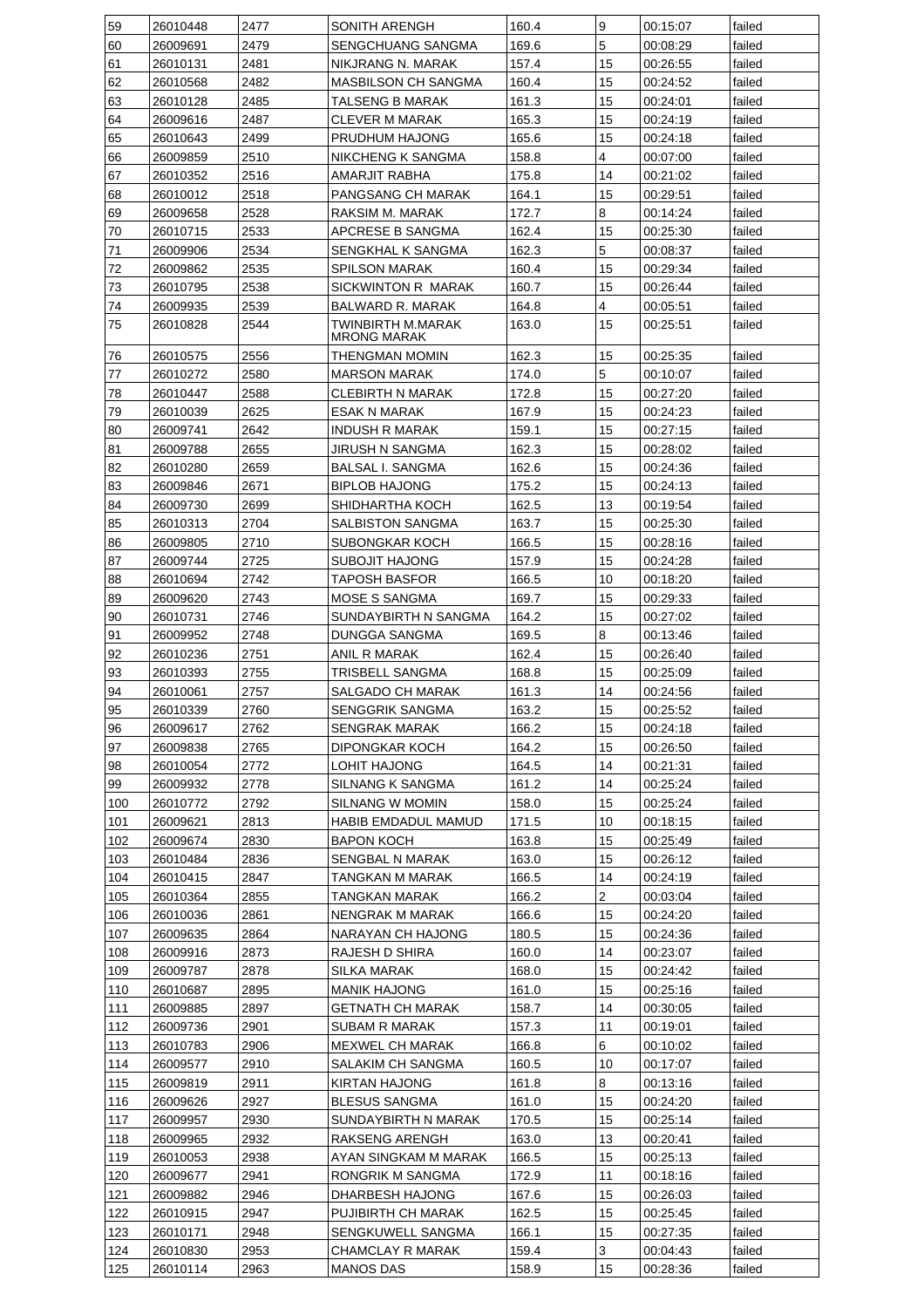| 126 | 26010351  | 2964 | JENTISH R SANGMA    | 158.5 | 15 | 100:27:54 | lfailed |
|-----|-----------|------|---------------------|-------|----|-----------|---------|
| 127 | 126010100 | 2966 | ISAHIL HUSSAIN      | 173.3 | 'ა | 00:08:11  | lfailed |
| 128 | 26010696  | 2967 | I DITTO G SANGMA    | 159.5 | 15 | 100:24:53 | lfailed |
| 129 | 26009962  | 2985 | IMARK BILCHAM MARAK | 169.8 | 13 | 100:23:02 | lfailed |
| 130 | 26010485  | 2991 | IWALMAN CH. SANGMA  | 157.0 | 15 | 100:25:08 | lfailed |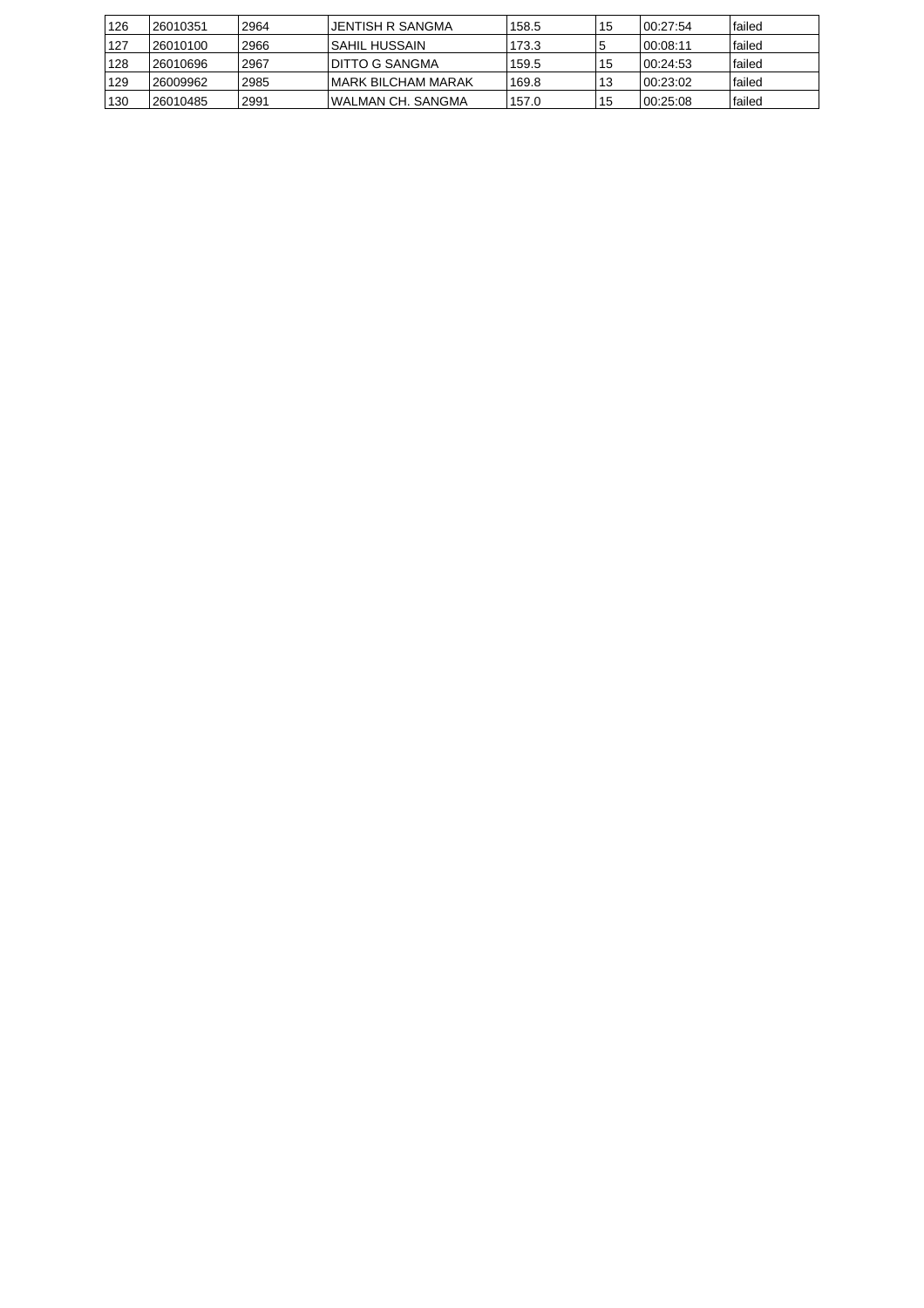

### **Fail Report | Race Code # 299**

| Sr#                     | Roll No # | Chest No# | Name #                     | Height# | Laps# $ T.T#$  |          | Status# |
|-------------------------|-----------|-----------|----------------------------|---------|----------------|----------|---------|
| 1                       | 26011348  | 2013      | KAMREY M MARAK             | 169.9   | 5              | 00:09:07 | failed  |
| $\overline{2}$          | 26011132  | 2038      | SENGMITCLIVE A SANGMA      | 158.3   | 15             | 00:25:33 | failed  |
| 3                       | 26011307  | 2049      | SENSUAL M SANGMA           | 162.2   | 14             | 00:22:51 | failed  |
| $\overline{\mathbf{4}}$ | 26011787  | 2057      | <b>KENEDY G MOMIN</b>      | 163.6   | 14             | 00:27:37 | failed  |
| $\overline{5}$          | 26011615  | 2058      | JACKROLOID CH. MOMIN       | 165.7   | 15             | 00:24:42 | failed  |
| 6                       | 26011127  | 2065      | HALLIM R MARAK             | 169.2   | 15             | 00:24:22 | failed  |
| $\overline{7}$          | 26011744  | 2070      | CHAKRIK M SANGMA           | 166.8   | 15             | 00:24:23 | failed  |
| 8                       | 26011826  | 2073      | SANKARDEV RABHA            | 164.0   | 15             | 00:26:14 | failed  |
| 9                       | 26011871  | 2075      | MIKSENG R MARAK            | 164.3   | 15             | 00:24:36 | failed  |
| 10                      | 26011756  | 2080      | TECHENG R. MARAK           | 166.1   | 15             | 00:24:02 | failed  |
| 11                      | 26011696  | 2082      | PURON A SANGMA             | 161.6   | $\overline{7}$ | 00:12:18 | failed  |
| 12                      | 26011217  | 2087      | SENGJRANG R SANGMA         | 162.6   | 15             | 00:24:03 | failed  |
| 13                      | 26011679  | 2094      | NIKSENG MARAK              | 163.6   | 15             | 00:24:36 | failed  |
| 14                      | 26011911  | 2096      | KIETH A SANGMA             | 164.7   | 15             | 00:30:04 | failed  |
| 15                      | 26011186  | 2098      | SILKAM CH MOMIN            | 164.5   | 6              | 00:09:53 | failed  |
| 16                      | 26011224  | 2128      | CLAYTUSH CH SANGMA         | 163.1   | 15             | 00:25:52 | failed  |
| 17                      | 26011691  | 2132      | <b>BASAN CH MARAK</b>      | 163.2   | 13             | 00:27:53 | failed  |
| 18                      | 26011091  | 2147      | SILGAN R SANGMA            | 161.5   | 14             | 00:25:49 | failed  |
| 19                      | 26010998  | 2153      | JANGKUBELL CH MARAK        | 166.5   | 15             | 00:29:41 | failed  |
| 20                      | 26011737  | 2160      | GRIKJANGBIRTH MARAK        | 164.1   | 8              | 00:12:30 | failed  |
| 21                      | 26011774  | 2173      | LUWENSTAR MARAK            | 157.5   | 10             | 00:15:39 | failed  |
| 22                      | 26011838  | 2175      | JOHNKENDRIO K SANGMA       | 166.1   | 15             | 00:25:02 | failed  |
| 23                      | 26011887  | 2178      | YOGESH KOCH                | 171.8   | 7              | 00:12:42 | failed  |
| 24                      | 26011150  | 2199      | MOBIN J SANGMA             | 167.6   | 15             | 00:24:10 | failed  |
| 25                      | 26011917  | 2207      | JASPER MARAK               | 157.0   | 15             | 00:24:29 | failed  |
| 26                      | 26011738  | 2213      | RAKKAM CH MARAK            | 162.0   | 5              | 00:09:33 | failed  |
| 27                      | 26011793  | 2217      | RIKRANG D SHIRA            | 161.0   | 8              | 00:13:55 | failed  |
| 28                      | 26011281  | 2218      | PANGKAM A SANGMA           | 162.8   | 10             | 00:19:14 | failed  |
| 29                      | 26011063  | 2233      | PEDALISH S SANGMA          | 162.9   | 15             | 00:24:43 | failed  |
| 30                      | 26011426  | 2244      | KHAINSTARD M SANGMA        | 164.0   | 15             | 00:27:03 | failed  |
| 31                      | 26011926  | 2264      | CHANANG CH SANGMA          | 164.2   | 15             | 00:25:05 | failed  |
| 32                      | 26011763  | 2269      | SALGRAM D SANGMA           | 160.3   | 15             | 00:25:16 | failed  |
| 33                      | 26011577  | 2289      | TENGRIK M MARAK            | 166.6   | 15             | 00:24:35 | failed  |
| 34                      | 26011110  | 2291      | RAKSENG R MARAK            | 160.5   | 10             | 00:17:08 | failed  |
| 35                      | 26011669  | 2302      | AKKARA RIKWAH T.<br>SANGMA | 159.0   | 6              | 00:12:35 | failed  |
| 36                      | 26011641  | 2307      | FAVIO CH. MARAK            | 165.0   | 14             | 00:22:08 | failed  |
| 37                      | 26011431  | 2318      | <b>BROMING MOMIN</b>       | 162.5   | 12             | 00:19:52 | failed  |
| 38                      | 26011629  | 2322      | JAMBISTER R MARAK          | 159.8   | 7              | 00:12:11 | failed  |
| 39                      | 26011391  | 2337      | ORBILL R MARAK             | 158.6   | 7              | 00:11:51 | failed  |
| 40                      | 26011868  | 2341      | <b>SENGSRANG MARAK</b>     | 169.7   | 15             | 00:28:40 | failed  |
| 41                      | 26011930  | 2370      | SUKARAM M SANGMA           | 167.8   | 15             | 00:27:38 | failed  |
| 42                      | 26011643  | 2391      | SINJENG CH MARAK           | 160.4   | 15             | 00:26:25 | failed  |
| 43                      | 26011728  | 2392      | JEBIL CH MARAK             | 158.0   | 15             | 00:25:35 | failed  |
| 44                      | 26011072  | 2395      | NOKMAN CH MOMIN            | 164.7   | 15             | 00:24:59 | failed  |
| 45                      | 26011538  | 2396      | SENGSENG T SANGMA          | 159.9   | 15             | 00:24:02 | failed  |
| 46                      | 26011465  | 2410      | <b>BILBIRTH A SANGMA</b>   | 166.9   | 15             | 00:25:34 | failed  |
| 47                      | 26011070  | 2415      | TRENINGBARTH MARAK         | 166.8   | 15             | 00:27:07 | failed  |
| 48                      | 26011382  | 2418      | GOODNEBIRTH CH MARAK       | 167.1   | 15             | 00:26:05 | failed  |
| 49                      | 26011827  | 2422      | SINBIRTH SANGMA            | 165.8   | 13             | 00:27:25 | failed  |
| 50                      | 26011610  | 2424      | JESEAN CH MOMIN            | 167.9   | 13             | 00:26:33 | failed  |
| 51                      | 26011417  | 2426      | TENGRIM SANGMA             | 163.2   | $\overline{7}$ | 00:15:14 | failed  |
| 52                      | 26011448  | 2431      | TENGSRANG R. MARAK         | 162.8   | 15             | 00:25:15 | failed  |
| 53                      | 26011515  | 2434      | <b>BOROJIT KOCH</b>        | 160.2   | 14             | 00:21:54 | failed  |
| 54                      | 26011338  | 2446      | BETHINGWEL CH MARAK        | 162.0   | 15             | 00:26:33 | failed  |
| 55                      | 26011504  | 2457      | DEBASHIS KOCH              | 171.2   | 15             | 00:25:08 | failed  |
| 56                      | 26010920  | 2479      | <b>CELESTINE K SANGMA</b>  | 159.4   | 15             | 00:26:24 | failed  |
| 57                      | 26011261  | 2486      | TOSENG CH MARAK            | 158.2   | 15             | 00:24:04 | failed  |
| 58                      | 26011279  | 2495      | FREDERIC RIKHU M MARAK     | 165.4   | 15             | 00:25:27 | failed  |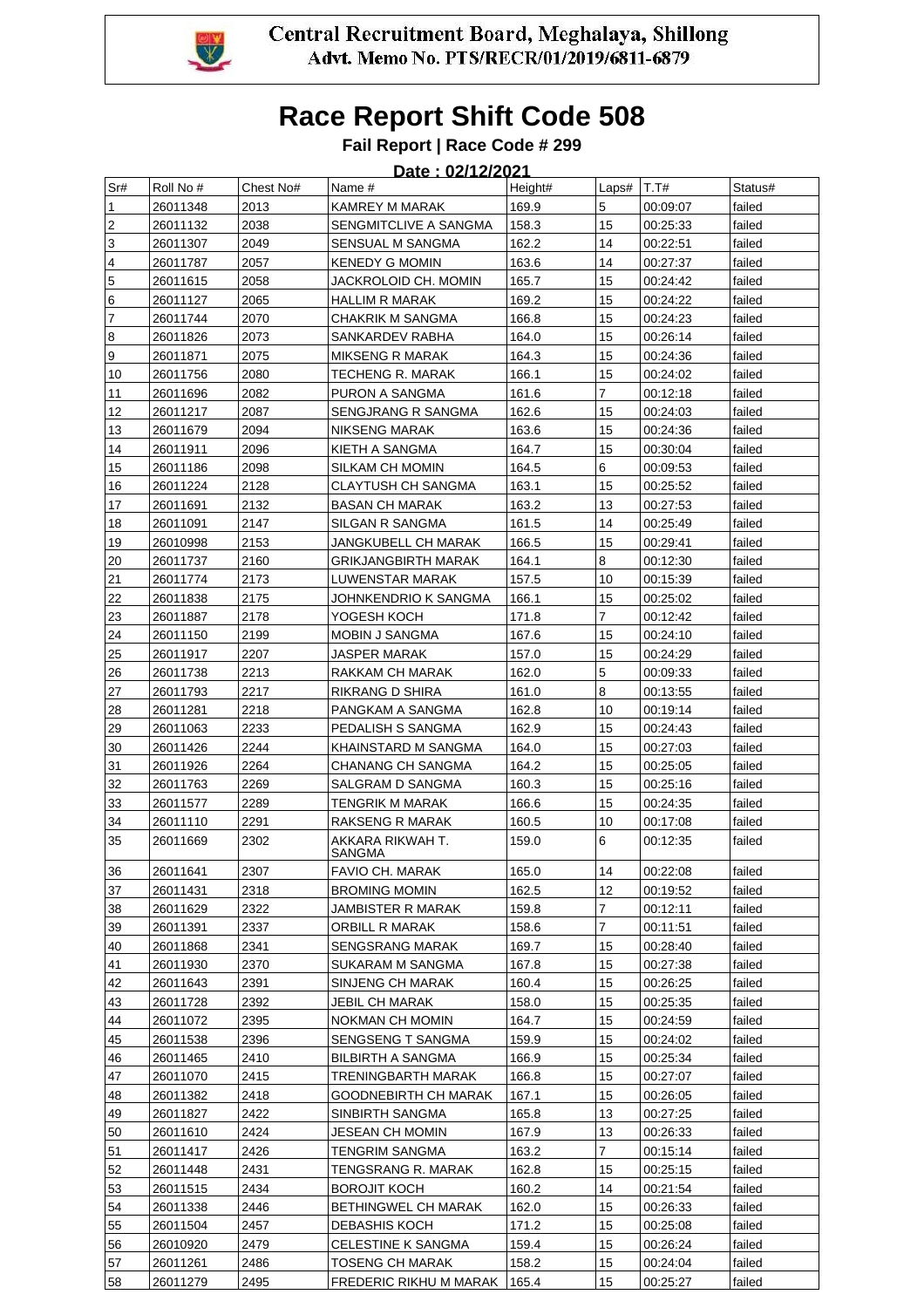| 59  | 26011376 | 2499 | DIMSRANG SALGRIK CH<br>MARAK | 174.9 | 11             | 00:19:11 | failed |
|-----|----------|------|------------------------------|-------|----------------|----------|--------|
| 60  | 26011153 | 2503 | KARAK M MARAK                | 157.8 | 15             | 00:25:00 | failed |
| 61  | 26011654 | 2523 | LAKKIN M SANGMA              | 168.2 | 15             | 00:26:01 | failed |
| 62  | 26011353 | 2529 | GREETHING CH MOMIN           | 170.4 | 15             | 00:26:01 | failed |
| 63  | 26011727 | 2540 | ARDING A SANGMA              | 165.3 | 15             | 00:28:46 | failed |
| 64  | 26011951 | 2541 | SAINSTAR MOMIN               | 162.7 | 15             | 00:25:25 | failed |
| 65  | 26011170 | 2555 | JEDAR SAGNMA                 | 165.3 | 15             | 00:24:03 | failed |
| 66  | 26011343 | 2568 | NEWSWELL M MARAK             | 161.0 | $\overline{7}$ | 00:10:23 | failed |
| 67  | 26010948 | 2580 | CHIANG H SANGMA              | 165.0 | 15             | 00:25:41 | failed |
| 68  | 26011925 | 2582 | RIKRIM K SANGMA              | 159.6 | 15             | 00:24:53 | failed |
| 69  | 26010992 | 2583 | QUBATH SANGMA                | 161.4 | 15             | 00:24:31 | failed |
| 70  | 26011403 | 2589 | PRINGSANG MARAK              | 162.2 | 14             | 00:26:08 | failed |
| 71  | 26011512 | 2595 | SENGSILBIRTH CH MARAK        | 158.5 | 8              | 00:13:37 | failed |
| 72  | 26011250 | 2598 | BARNING CH. SANGMA           | 164.4 | 15             | 00:26:16 | failed |
| 73  | 26011035 | 2599 | CHANCHAN N SANGMA            | 166.6 | 15             | 00:24:02 | failed |
| 74  | 26011770 | 2615 | BALKIM B. MARAK              | 157.0 | 15             | 00:24:21 | failed |
| 75  | 26010995 | 2627 | JAMJAM T. SANGMA             | 166.7 | 15             | 00:24:33 | failed |
| 76  | 26011209 | 2628 | <b>MATGRIK M MARAK</b>       | 168.3 | 15             | 00:28:04 | failed |
| 77  | 26011953 | 2635 | SUNDAYBIRTH MARAK            | 161.8 | 15             | 00:25:21 | failed |
| 78  | 26011786 | 2649 | JULYAN SANGMA                | 171.8 | 15             | 00:25:05 | failed |
| 79  | 26010947 | 2652 | NIRAM D SANGMA               | 163.0 | 15             | 00:24:51 | failed |
| 80  | 26010982 | 2657 | SHRI ELCHANBATH B.           | 160.6 | 15             | 00:25:39 | failed |
|     |          |      | MARAK                        |       |                |          |        |
| 81  | 26011949 | 2661 | WALSENG M.MARAK              | 163.1 | 10             | 00:17:57 | failed |
| 82  | 26011483 | 2675 | JALIM M. SANGMA              | 159.4 | 15             | 00:24:16 | failed |
| 83  | 26011447 | 2680 | PRIONATH RABHA               | 161.1 | 15             | 00:24:34 | failed |
| 84  | 26011751 | 2684 | DIDAR SANGMA                 | 158.4 | 15             | 00:26:18 | failed |
| 85  | 26011855 | 2688 | TRUESHWESLY N SANGMA         | 162.3 | 15             | 00:26:27 | failed |
| 86  | 26011857 | 2690 | NICOLAS R MARAK R<br>MARAK   | 161.3 | 15             | 00:24:14 | failed |
| 87  | 26011094 | 2693 | TENGKAM CH. SANGMA           | 166.4 | 15             | 00:27:11 | failed |
| 88  | 26011601 | 2716 | DHANANJAY HAJONG             | 159.1 | 9              | 00:15:50 | failed |
| 89  | 26011324 | 2726 | <b>MOLINGTON CH SANGMA</b>   | 158.4 | 6              | 00:10:25 | failed |
| 90  | 26011306 | 2731 | WILTON CH MOMIN              | 167.8 | 14             | 00:27:24 | failed |
| 91  | 26011159 | 2732 | <b>BARTHSON M. MARAK</b>     | 165.6 | 15             | 00:25:30 | failed |
| 92  | 26010971 | 2742 | RAKKAN MARAK                 | 158.7 | 15             | 00:24:58 | failed |
| 93  | 26011912 | 2745 | ANJOL SANGMA                 | 157.8 | 15             | 00:25:35 | failed |
| 94  | 26011545 | 2749 | MUKESH RABHA                 | 161.0 | 15             | 00:25:26 | failed |
| 95  | 26011225 | 2753 | BRYZIL N. MARAK              | 160.3 | 15             | 00:25:57 | failed |
| 96  | 26011585 | 2758 | JANGSIL R MARAK              | 170.9 | 8              | 00:14:06 | failed |
| 97  | 26011599 | 2760 | SALIM S SANGMA               | 166.0 | 13             | 00:29:00 | failed |
| 98  | 26011573 | 2764 | <b>BIKNOL ARENGH</b>         | 161.6 | 15             | 00:27:07 | failed |
| 99  | 26011260 | 2767 | MITHON B MARAK               | 157.1 | 15             | 00:24:01 | failed |
| 100 | 26011280 | 2770 | DIVINEVINCA B SANGMA         | 163.8 | 15             | 00:26:11 | failed |
| 101 | 26011904 | 2780 | PREDITHSON B MARAK           | 170.7 | 15             | 00:24:48 | failed |
| 102 | 26011680 | 2783 | NIKRANG B MARAK              | 164.9 | $\overline{7}$ | 00:11:02 | failed |
| 103 | 26011562 | 2786 | <b>BABLUE CH. MARAK</b>      | 159.3 | 15             | 00:24:50 | failed |
| 104 | 26010950 | 2794 | <b>HEWITH MARAK</b>          | 166.7 | 15             | 00:25:26 | failed |
| 105 | 26011633 | 2798 | RAKRAKKIM N MARAK            | 173.9 | 15             | 00:25:23 | failed |
| 106 | 26010969 | 2799 | CHRISTHOPER K SANGMA         | 166.4 | 15             | 00:24:11 | failed |
| 107 | 26011600 | 2821 | SILGRAK M MARAK              | 161.2 | $\overline{7}$ | 00:11:59 | failed |
| 108 | 26011061 | 2848 | ELTHIN M MARAK               | 160.7 | 15             | 00:24:27 | failed |
| 109 | 26011256 | 2852 | <b>FRANCIS D SANGMA</b>      | 157.2 | $\overline{7}$ | 00:11:53 | failed |
| 110 | 26011674 | 2854 | GAUTOM RABHA                 | 162.0 | 15             | 00:26:11 | failed |
| 111 | 26011362 | 2860 | SENGJRANG CH MOMIN           | 169.3 | 15             | 00:24:16 | failed |
| 112 | 26011342 | 2861 | SENGJAN MARAK                | 167.3 | 15             | 00:24:24 | failed |
| 113 | 26011494 | 2870 | CHINGSAL MARAK               | 157.2 | 15             | 00:24:44 | failed |
| 114 | 26011292 | 2874 | BICKIN CH SANGMA             | 158.6 | 15             | 00:26:41 | failed |
| 115 | 26011432 | 2890 | SIMRIK MARAK                 | 170.4 | 15             | 00:24:13 | failed |
| 116 | 26011496 | 2899 | BENUSH M MARAK               | 164.0 | 15             | 00:26:18 | failed |
| 117 | 26011004 | 2906 | JOHNBOSCO R MARAK            | 170.0 | 15             | 00:25:35 | failed |
| 118 | 26010986 | 2909 | DENJONG SANGMA               | 166.3 | $\overline{7}$ | 00:12:40 | failed |
| 119 | 26011294 | 2912 | TASENG D SANGMA              | 164.4 | 15             | 00:28:11 | failed |
| 120 | 26011134 | 2921 | WITHING T SANGMA             | 164.1 | 15             | 00:24:44 | failed |
| 121 | 26011519 | 2941 | JAMESFIELD M MARAK           | 167.5 | 15             | 00:26:34 | failed |
| 122 | 26011254 | 2942 | JOYROTH RABHA                | 162.9 | 8              | 00:14:07 | failed |
| 123 | 26011645 | 2947 | <b>MOSES M SANGMA</b>        | 163.0 | 15             | 00:24:06 | failed |
| 124 | 26011242 | 2950 | SOMEET S SANGMA              | 166.6 | 8              | 00:13:15 | failed |
|     |          |      |                              |       |                |          |        |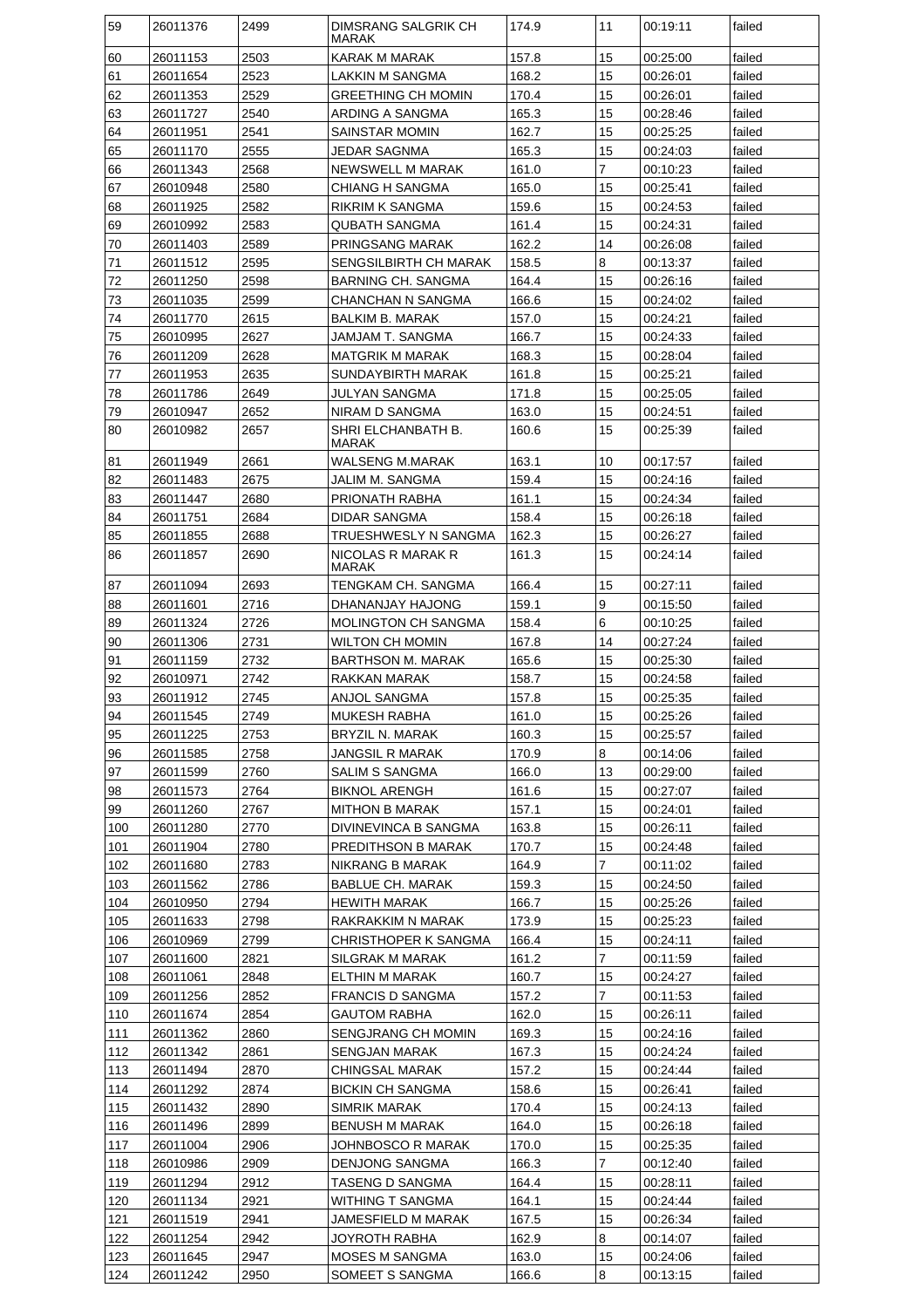| 125 | 26011630 | 2958 | IDEEPAK KOCH              | 160.1 | 15 | 100.26.48 | lfailed |
|-----|----------|------|---------------------------|-------|----|-----------|---------|
| 126 | 26011762 | 2961 | <b>SENGJRANG N ARENGH</b> | 165.2 | 6  | 00:10:39  | lfailed |
| 127 | 26011181 | 2967 | <b>JOSEPH MARAK</b>       | 169.7 | 15 | 00:24:15  | lfailed |
| 128 | 26011380 | 2975 | JERAK M. MOMIN            | 168.7 | 14 | 00:25:00  | lfailed |
| 129 | 26011718 | 2977 | JECKMIN MARAK             | 169.1 | 15 | 00:24:22  | lfailed |
| 130 | 26011218 | 2987 | ILOWIN G. SANGMA          | 161.4 | 15 | 00:26:22  | lfailed |
| 131 | 26011529 | 2993 | RIKSAL D SANGMA           | 163.8 | 12 | 100:21:49 | lfailed |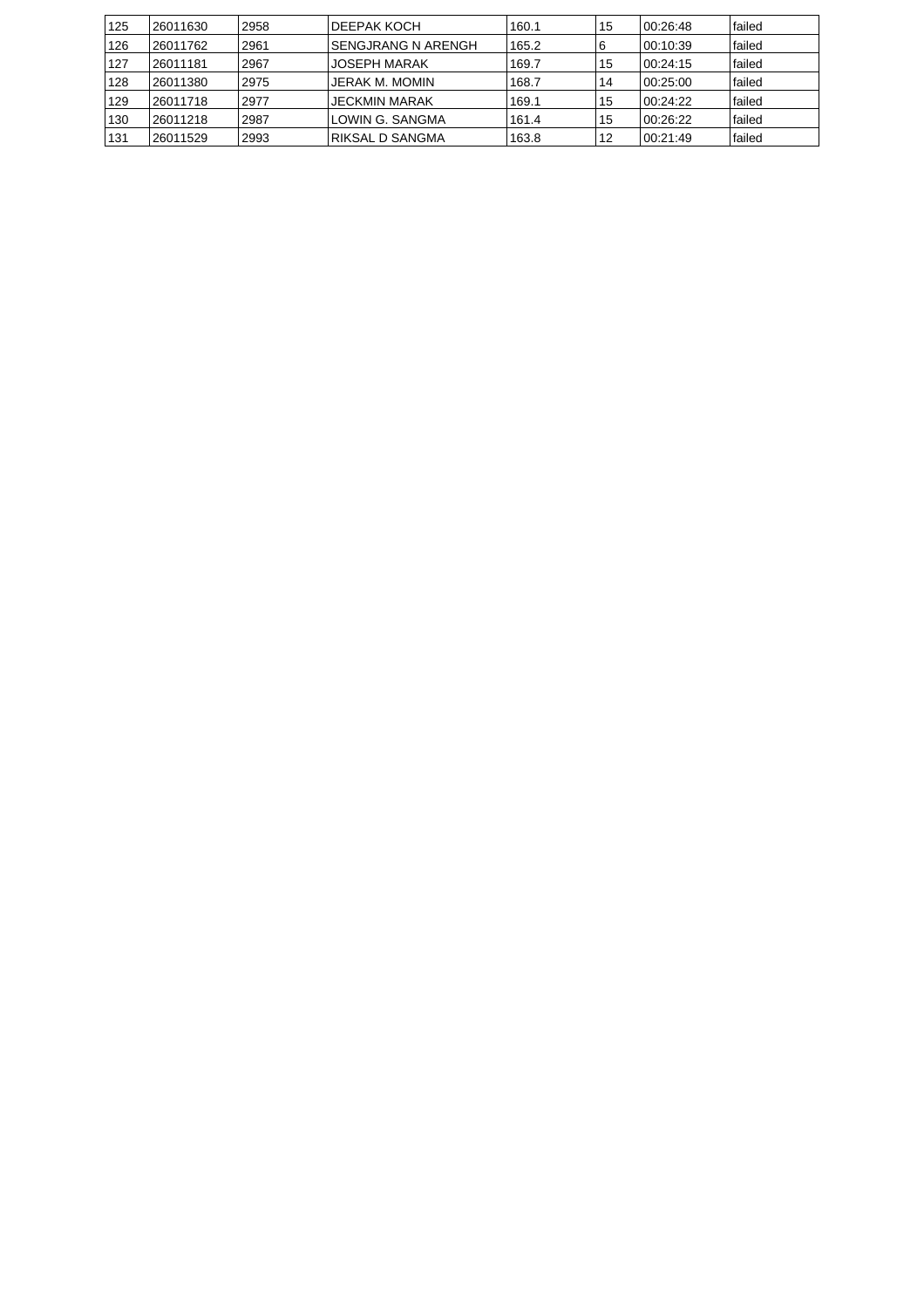

### **Fail Report | Race Code # 301**

|              | Date: 02/12/2021 |           |                                   |         |       |          |         |  |  |  |  |
|--------------|------------------|-----------|-----------------------------------|---------|-------|----------|---------|--|--|--|--|
| Sr#          | Roll No #        | Chest No# | Name #                            | Height# | Laps# | T.T#     | Status# |  |  |  |  |
| $\mathbf{1}$ | 26010289         | 2018      | SHRI PISTER D SANGMA              | 162.3   | 15    | 00:24:27 | failed  |  |  |  |  |
| 2            | 26007890         | 2125      | <b>BENIBATH CH MARAK</b>          | 161.0   | 14    | 00:25:57 | failed  |  |  |  |  |
| 3            | 26007411         | 2133      | <b>KRINGBIRTH D SANGMA</b>        | 164.7   | 15    | 00:25:46 | failed  |  |  |  |  |
| 4            | 26008134         | 2163      | <b>VICKY T SANGMA</b>             | 176.5   | 6     | 00:11:44 | failed  |  |  |  |  |
| 5            | 26010360         | 2164      | <b>BALTUSH CH MARAK</b>           | 161.8   | 14    | 00:23:39 | failed  |  |  |  |  |
| 16           | 26009535         | 2240      | PANTORAMITMATH<br><b>M.SANGMA</b> | 159.0   | 15    | 00:25:21 | failed  |  |  |  |  |
| 17           | 26007557         | 2265      | <b>HITER R MARAK</b>              | 161.8   | 5     | 00:08:20 | failed  |  |  |  |  |
| 8            | 26007508         | 2606      | <b>MELKIOR D ARENGH</b>           | 158.4   | 5     | 00:10:21 | failed  |  |  |  |  |
| l 9          | 26008917         | 2616      | <b>BILSAN SANGMA</b>              | 159.2   | 15    | 00:25:25 | failed  |  |  |  |  |
| 10           | 26007809         | 2659      | <b>DILCHENG MARAK</b>             | 166.0   | 15    | 00:25:21 | failed  |  |  |  |  |
| 11           | 26008292         | 2671      | RABINASH RABHA                    | 167.6   | 15    | 00:25:32 | failed  |  |  |  |  |
| 12           | 26007491         | 2704      | SENGBEWAL D SANGMA                | 167.9   | 15    | 00:24:30 | failed  |  |  |  |  |
| 13           | 26007651         | 2715      | <b>DEANTA G MOMIN</b>             | 161.9   | 15    | 00:24:34 | failed  |  |  |  |  |
| 14           | 26007467         | 2740      | <b>KENGKEY D SANGMA</b>           | 162.5   | 15    | 00:26:14 | failed  |  |  |  |  |
| 15           | 26009019         | 2792      | <b>SILSRIK MARAK</b>              | 169.7   | 15    | 00:27:23 | failed  |  |  |  |  |
| 16           | 26008267         | 2810      | <b>RIKCHANG R MARAK</b>           | 165.0   | 15    | 00:24:50 | failed  |  |  |  |  |
| 17           | 26008294         | 2815      | <b>SALJRANG R MARAK</b>           | 159.4   | 15    | 00:27:53 | failed  |  |  |  |  |
| 18           | 26007859         | 2895      | <b>BARNINGBATH M SANGMA</b>       | 161.1   | 15    | 00:24:31 | failed  |  |  |  |  |
| 19           | 26008043         | 2896      | <b>SEMPLIN D MOMIN</b>            | 169.0   | 14    | 00:29:31 | failed  |  |  |  |  |
| 20           | 26007248         | 2932      | SALMAN A SANGMA                   | 164.3   | 7     | 00:13:17 | failed  |  |  |  |  |
| 21           | 26009283         | 2946      | <b>BARTELIUSH ARENGH</b>          | 166.4   | 11    | 00:22:57 | failed  |  |  |  |  |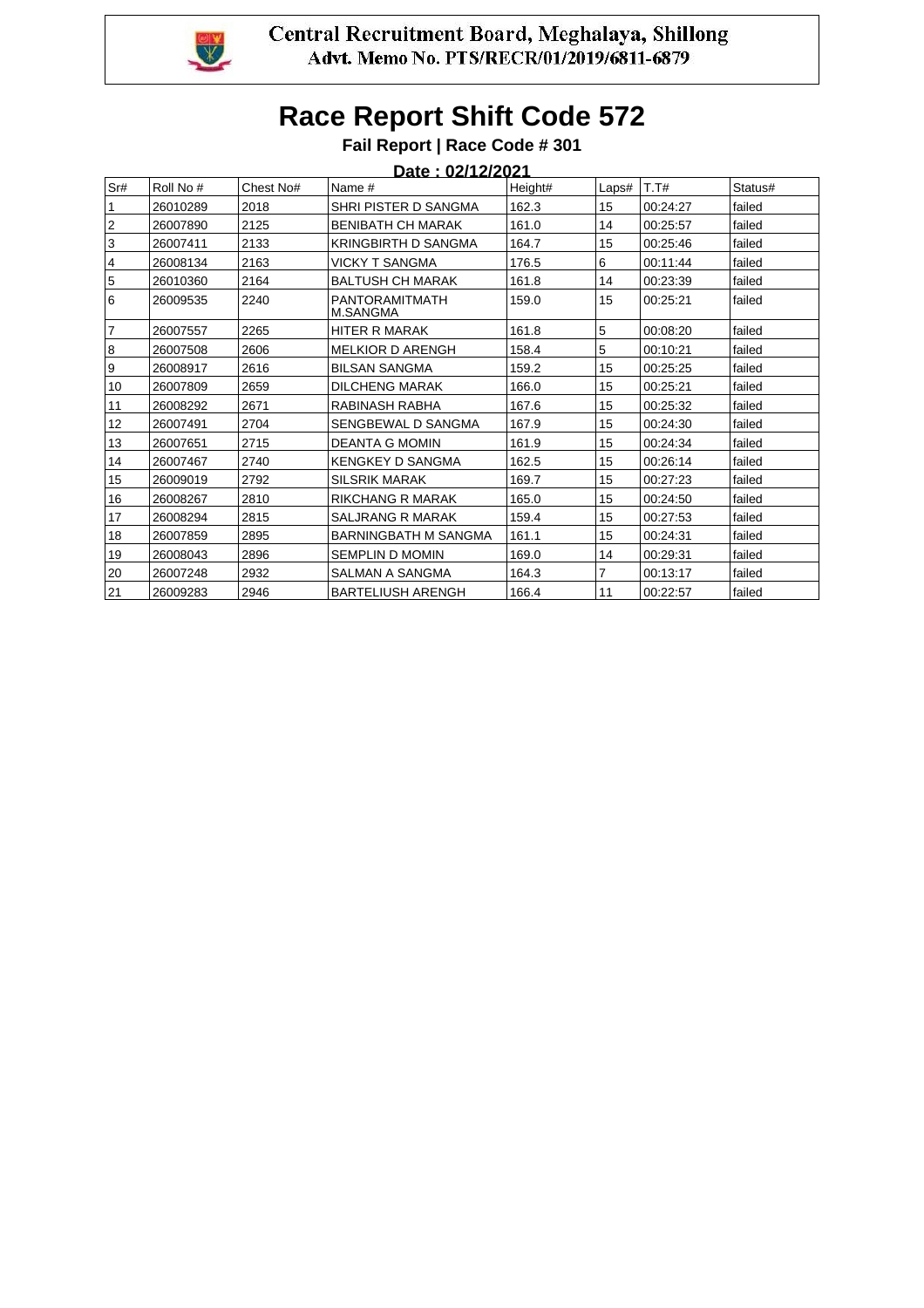

### **Pass Report | Race Code # 294**

|                |                      |              |                                                   | Date: 02/12/2021 |          |                      |                  |            |
|----------------|----------------------|--------------|---------------------------------------------------|------------------|----------|----------------------|------------------|------------|
| Sr#            | Roll No #            | Chest No#    | Name #                                            | Height#          | Laps#    | T.T#                 | Status#          | Marks#     |
| 1              | 26007579             | 2017         | RAKSRANG B MARAK                                  | 169.6            | 15       | 00:22:11             | Passed           | 150        |
| $\overline{c}$ | 26007354             | 2023         | PALSING MOMIN                                     | 172.0            | 15       | 00:21:39             | Passed           | 175        |
| 3              | 26007615             | 2027         | LAIZAR SANGMA                                     | 159.3            | 15       | 00:22:52             | Passed           | 150        |
| 4              | 26007034             | 2038         | JANGSENG G MOMIN                                  | 178.0            | 15       | 00:22:02             | Passed           | 150        |
| 5              | 26007342             | 2039         | <b>BRITAINDRO KOCH</b>                            | 167.8            | 15       | 00:23:41             | Passed           | 125        |
| 6              | 26007203             | 2047         | TROSIKA CH MOMIN                                  | 163.4            | 15       | 00:23:43             | Passed           | 125        |
| 7              | 26007351             | 2056         | RAJ RABHA                                         | 158.2            | 15       | 00:23:29             | Passed           | 125        |
| 8              | 26007608             | 2058         | <b>FRIDAYBRTH K</b><br>SANGMA                     | 163.4            | 15       | 00:23:40             | Passed           | 125        |
| 9              | 26006851             | 2070         | RAKUSH D MOMIN                                    | 165.4            | 15       | 00:22:55             | Passed           | 150        |
| 10             | 26006708             | 2080         | <b>BROSNAN SANGMA</b>                             | 164.9            | 15       | 00:22:46             | Passed           | 150        |
| 11             | 26007796             | 2082         | TENGCHAM A. SANGMA                                | 172.1            | 15       | 00:22:56             | Passed           | 150        |
| 12             | 26007588             | 2084         | <b>BASENG B MARAK</b>                             | 160.3            | 15       | 00:22:44             | Passed           | 150        |
| 13             | 26007265             | 2087         | CHESAN N SANGMA                                   | 161.9            | 15       | 00:23:57             | Passed           | 125        |
| 14             | 26006760             | 2088         | PISAN CH MARAK                                    | 163.8            | 15       | 00:20:55             | Passed           | 200        |
| 15             | 26007947             | 2097         | SILVANIUS R. SANGMA                               | 167.0            | 15       | 00:22:52             | Passed           | 150        |
| 16             | 26006863             | 2125         | WALLANG M SANGMA                                  | 167.4            | 15       | 00:21:21             | Passed           | 175        |
| 17             | 26007863             | 2131         | MITHIN CH. MARAK                                  | 165.0            | 15       | 00:21:54             | Passed           | 175        |
| 18             | 26007413             | 2133         | <b>FUNGSWRANG BORO</b>                            | 170.0            | 15       | 00:21:10             | Passed           | 175        |
| 19             | 26007272             | 2154         | SALGRA T SANGMA                                   | 166.7            | 15       | 00:22:17             | Passed           | 150        |
| 20             | 26006886             | 2160         | <b>ISHMAIL A. SANGMA</b>                          | 163.7            | 15       | 00:23:13             | Passed           | 125        |
| 21             | 26006836             | 2164         | <b>RUSSELBIRTH</b><br>SANGMA                      | 170.1            | 15       | 00:21:31             | Passed           | 175        |
| 22             | 26007190             | 2168         | <b>MOGAM MARAK</b>                                | 166.2            | 15       | 00:23:25             | Passed           | 125        |
| 23             | 26006792             | 2176         | ZEFFREE SANGMA                                    | 166.9            | 15       | 00:23:38             | Passed           | 125        |
| 24             | 26007767             | 2216         | CHENGKAM M MARAK                                  | 165.8            | 15       | 00:23:41             | Passed           | 125        |
| 25             | 26007156             | 2218         | CHALLANG MIKKIM R<br><b>MARAK</b>                 | 162.0            | 15       | 00:23:52             | Passed           | 125        |
| 26             | 26006819             | 2235         | <b>MATCHIAS J SANGMA</b>                          | 160.4            | 15       | 00:22:54             | Passed           | 150        |
| 27             | 26007394             | 2246         | <b>LOWRENCE R MARAK</b>                           | 158.0            | 15       | 00:22:53             | Passed           | 150        |
| 28             | 26007519             | 2257         | <b>KARBEN R SANGMA</b>                            | 161.5            | 15       | 00:23:23             | Passed           | 125        |
| 29             | 26007381             | 2265         | <b>SUROJIT HAJONG</b>                             | 164.9            | 15       | 00:21:52             | Passed           | 175        |
| 30             | 26007455             | 2272         | DIDIMUS R. MARAK                                  | 170.5            | 15       | 00:21:16             | Passed           | 175        |
| 31             | 26007263             | 2284         | <b>BARNARTH CH MARAK</b>                          | 170.5            | 15       | 00:22:59             | Passed           | 150        |
| 32             | 26006939             | 2292         | SENGGRA D ARENGH                                  | 167.3            | 15       | 00:22:27             | Passed           | 150        |
| 33             | 26006909             | 2300         | <b>BELDI S SANGMA</b>                             | 165.0            | 15       | 00:23:07             | Passed           | 125        |
| 34             | 26007846             | 2309<br>2316 | <b>IBINATH M MARAK</b><br><b>HOLYBIRTH SANGMA</b> | 164.4<br>166.8   | 15<br>15 | 00:23:49<br>00:22:23 | Passed           | 125<br>150 |
| 35<br>36       | 26007758<br>26007633 | 2345         | SILNANG R MARAK                                   | 168.3            | 15       | 00:22:42             | Passed<br>Passed | 150        |
| 37             | 26007374             | 2367         | RIKRAK B MARAK                                    | 160.3            | 15       | 00:20:22             | Passed           | 200        |
| 38             | 26006529             | 2410         | <b>KERVINEWS CH</b>                               | 157.1            | 15       | 00:22:47             | Passed           | 150        |
|                |                      |              | SANGMA                                            |                  |          |                      |                  |            |
| 39             | 26007532             | 2422         | LEGHBEAR MARAK                                    | 159.0            | 15       | 00:21:00             | Passed           | 200        |
| 40             | 26007492             | 2423         | TWISTHINGBATH<br>MARAK                            | 160.6            | 15       | 00:21:38             | Passed           | 175        |
| 41             | 26007447             | 2424         | TENGRAN MARAK                                     | 163.4            | 15       | 00:21:25             | Passed           | 175        |
| 42             | 26007828             | 2429         | PAULSON M. MARAK                                  | 167.1            | 15       | 00:21:53             | Passed           | 175        |
| 43             | 26007848             | 2434         | JASENG M.MARAK                                    | 162.7            | 15       | 00:23:53             | Passed           | 125        |
| 44             | 26006595             | 2438         | <b>MINTU AHMED</b>                                | 162.1            | 15       | 00:22:15             | Passed           | 150        |
| 45             | 26006812             | 2442         | COLLINS M. MARAK                                  | 168.4            | 15       | 00:22:45             | Passed           | 150        |
| 46             | 26007627             | 2453         | TEROK R. MARAK                                    | 166.2            | 15       | 00:21:19             | Passed           | 175        |
| 47             | 26007864             | 2462         | PREDICKSON CH<br>MARAK                            | 167.9            | 15       | 00:21:14             | Passed           | 175        |
| 48             | 26007607             | 2472         | RAKBATH N. SANGMA                                 | 160.3            | 15       | 00:23:18             | Passed           | 125        |
| 49             | 26007805             | 2473         | LAPLAP K MARAK                                    | 166.7            | 15       | 00:22:10             | Passed           | 150        |
| 50             | 26007440             | 2477         | WEMBLE R MARAK                                    | 164.4            | 15       | 00:20:19             | Passed           | 200        |
| 51             | 26007168             | 2479         | SENGRAN MARAK                                     | 161.6            | 15       | 00:21:31             | Passed           | 175        |
| 52             | 26006698             | 2481         | SARLSE S. SANGMA                                  | 171.4            | 15       | 00:21:47             | Passed           | 175        |
| 53             | 26007576             | 2482         | FRYDAR M SANGMA                                   | 165.9            | 15       | 00:23:03             | Passed           | 125        |
| 54             | 26006656             | 2485         | JANATH N MARAK                                    | 164.7            | 15       | 00:20:40             | Passed           | 200        |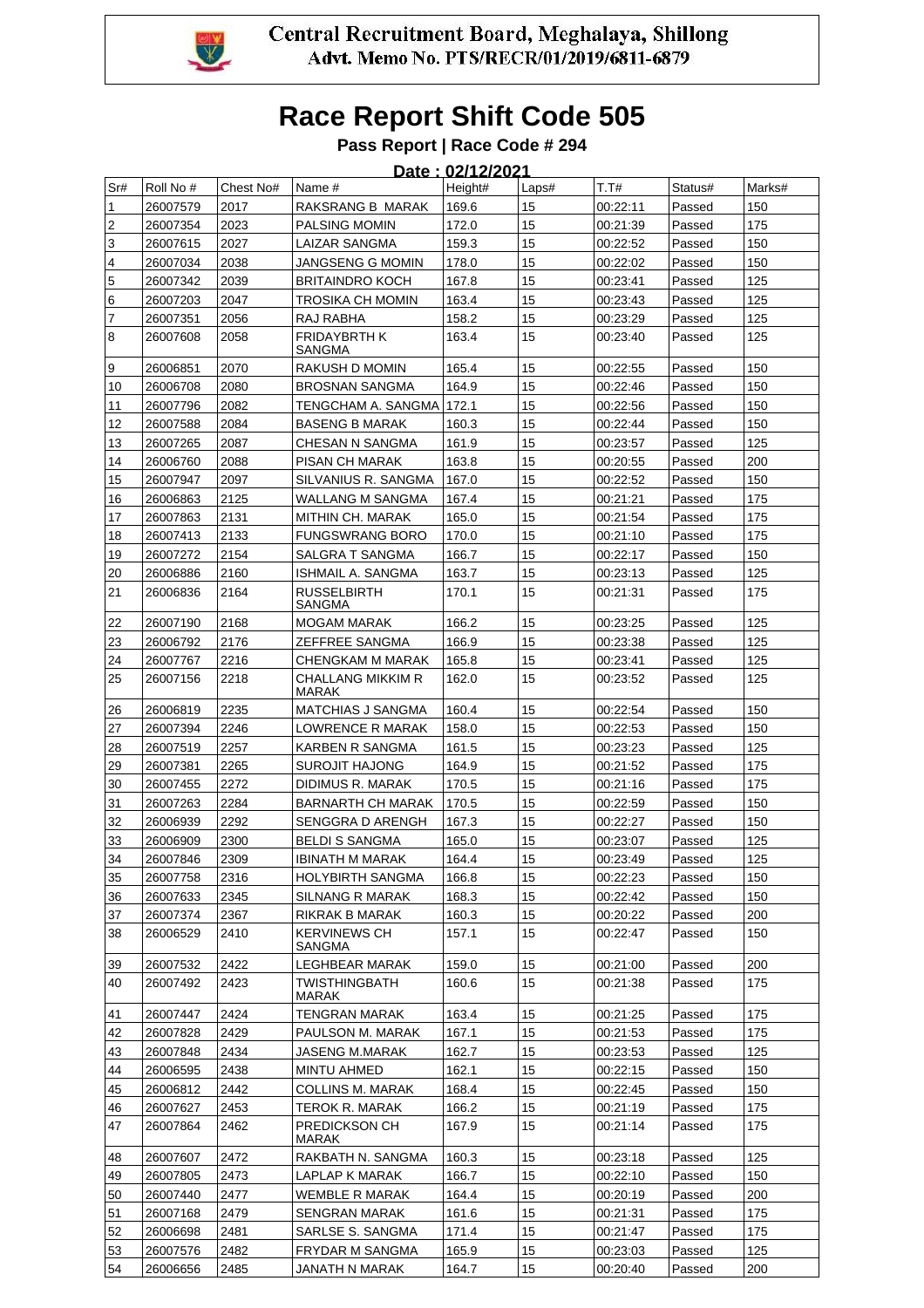| 55  | 26007798 | 2495 | ZECKARYAN CH MOMIN 169.4       |       | 15 | 00:22:19 | Passed | 150 |
|-----|----------|------|--------------------------------|-------|----|----------|--------|-----|
| 56  | 26007384 | 2499 | <b>BONSRANG R MARAK</b>        | 159.1 | 15 | 00:21:44 | Passed | 175 |
| 57  | 26007592 | 2528 | KABIL K SANGMA                 | 170.8 | 15 | 00:23:48 | Passed | 125 |
| 58  | 26007397 | 2539 | TENGSIPBIRTH<br>SANGMA         | 158.3 | 15 | 00:21:01 | Passed | 175 |
| 59  | 26007362 | 2541 | AMIAR HUSSAIN                  | 164.0 | 15 | 00:23:17 | Passed | 125 |
| 60  | 26007471 | 2544 | <b>BALKIM M SANGMA</b>         | 160.2 | 15 | 00:23:33 | Passed | 125 |
| 61  | 26007453 | 2566 | SORESH SANGMA                  | 157.2 | 15 | 00:21:21 | Passed | 175 |
| 62  | 26007172 | 2568 | EMPHYL M MARAK                 | 157.4 | 15 | 00:23:04 | Passed | 125 |
| 63  | 26007114 | 2588 | ABRIASH K MARAK                | 166.0 | 15 | 00:22:39 | Passed | 150 |
| 64  | 26007827 | 2616 | SENGBAL CH MOMIN               | 159.3 | 15 | 00:20:14 | Passed | 200 |
| 65  | 26007613 | 2625 | <b>BIKKING A SANGMA</b>        | 157.5 | 15 | 00:22:04 | Passed | 150 |
| 66  | 26006904 | 2634 | PAIRISH MARAK                  | 161.8 | 15 | 00:22:24 | Passed | 150 |
| 67  | 26007410 | 2642 | <b>MIKRAKSENG MARAK</b>        | 164.4 | 15 | 00:21:51 | Passed | 175 |
| 68  | 26007708 | 2655 | <b>MANTU RABHA</b>             | 162.0 | 15 | 00:22:52 | Passed | 150 |
| 69  |          | 2656 | TENGBIRTH D. MARAK             | 167.7 | 15 | 00:21:53 |        | 175 |
|     | 26006652 |      |                                |       | 15 |          | Passed |     |
| 70  | 26007601 | 2659 | ZITESH RABHA                   | 166.3 |    | 00:21:37 | Passed | 175 |
| 71  | 26007449 | 2661 | <b>NALSENG R MARAK</b>         | 163.8 | 15 | 00:21:52 | Passed | 175 |
| 72  | 26007482 | 2692 | <b>MRINAL RABHA</b>            | 165.6 | 15 | 00:21:54 | Passed | 175 |
| 73  | 26007812 | 2699 | CHENANG D SANGMA               | 174.0 | 15 | 00:22:27 | Passed | 150 |
| 74  | 26007115 | 2704 | NIKKU G MOMIN                  | 165.9 | 15 | 00:22:56 | Passed | 150 |
| 75  | 26007928 | 2707 | <b>BOLWIN R MARAK</b>          | 166.7 | 15 | 00:22:39 | Passed | 150 |
| 76  | 26007902 | 2711 | <b>BILLINGBIRTH K</b><br>MARAK | 161.5 | 15 | 00:22:28 | Passed | 150 |
| 77  | 26007649 | 2726 | SALSRANG R MARAK               | 168.7 | 15 | 00:23:07 | Passed | 125 |
| 78  | 26006837 | 2740 | <b>BONSRANG B MARAK</b>        | 160.1 | 15 | 00:22:51 | Passed | 150 |
| 79  | 26007275 | 2741 | PROBIN RABHA                   | 167.9 | 15 | 00:23:20 | Passed | 125 |
| 80  | 26006922 | 2743 | TANGSENG S.MARAK               | 170.1 | 15 | 00:23:03 | Passed | 125 |
| 81  | 26007049 | 2745 | <b>BIMBER CH MARAK</b>         | 172.8 | 15 | 00:21:31 | Passed | 175 |
| 82  | 26007556 | 2748 | LELINGBIRTH G MOMIN            | 166.1 | 15 | 00:21:29 | Passed | 175 |
| 83  | 26007405 | 2751 | RAKAMSING A SANGMA             | 161.4 | 15 | 00:22:22 | Passed | 150 |
| 84  | 26007332 | 2755 | <b>NIKHU RABHA</b>             | 159.5 | 15 | 00:23:46 | Passed | 125 |
| 85  | 26007542 | 2757 | <b>RAMU DAS</b>                | 161.9 | 15 | 00:22:55 | Passed | 150 |
| 86  | 26007667 | 2760 | <b>MANCHANG SANGMA</b>         | 162.1 | 15 | 00:22:00 | Passed | 175 |
| 87  | 26007125 | 2765 | CARLUS SANGMA                  | 164.0 | 15 | 00:23:37 | Passed | 125 |
| 88  | 26007463 | 2772 | SENGRAK D SHIRA                | 163.6 | 15 | 00:21:25 | Passed | 175 |
| 89  | 26006660 | 2782 | TENGSRANG D                    | 166.4 | 15 | 00:23:11 | Passed | 125 |
|     |          |      | SANGMA                         |       |    |          |        |     |
| 90  | 26006892 | 2810 | THIMPU G MOMIN                 | 165.2 | 15 | 00:22:48 | Passed | 150 |
| 91  | 26006923 | 2814 | <b>SENGJRANG M</b><br>SANGMA   | 161.9 | 15 | 00:23:07 | Passed | 125 |
| 92  | 26007597 | 2815 | PATTRICK SANGMA                | 171.9 | 15 | 00:21:31 | Passed | 175 |
| 93  | 26007175 | 2831 | APSODIN N ARENGH               | 160.3 | 15 | 00:22:05 | Passed | 150 |
| 94  | 26007228 | 2855 | SINGBIRTH N SANGMA             | 168.1 | 15 | 00:20:58 | Passed | 200 |
| 95  | 26007874 | 2870 | <b>HERANG R MARAK</b>          | 164.2 | 15 | 00:22:50 | Passed | 150 |
| 96  | 26007184 | 2873 | KHANKHAN W MOMIN               | 161.5 | 15 | 00:20:37 | Passed | 200 |
| 97  | 26007566 | 2880 | SALJAGRING T.<br>SANGMA        | 159.1 | 15 | 00:20:48 | Passed | 200 |
| 98  | 26007914 | 2896 | RONIAL M. SANGMA               | 173.3 | 15 | 00:22:28 | Passed | 150 |
| 99  | 26007650 | 2897 | <b>LESINGBIRTH MOMIN</b>       | 163.5 | 15 | 00:23:14 | Passed | 125 |
| 100 | 26006721 | 2898 | GRIKKAM MOMIN                  | 170.7 | 15 | 00:22:18 | Passed | 150 |
| 101 | 26007697 | 2910 | JOLISH B MARAK                 | 161.1 | 15 | 00:21:42 | Passed | 175 |
| 102 | 26006928 | 2911 | <b>GREATHNING N MARAK</b>      | 171.6 | 15 | 00:22:16 | Passed | 150 |
| 103 | 26007400 | 2917 | RAKBAN CH SANGMA               | 168.1 | 15 | 00:22:44 |        | 150 |
|     |          |      |                                |       |    |          | Passed |     |
| 104 | 26007884 | 2927 | <b>WINCES K SANGMA</b>         | 167.6 | 15 | 00:21:46 | Passed | 175 |
| 105 | 26007337 | 2930 | SIKANDAL M. MOMIN              | 170.0 | 15 | 00:22:19 | Passed | 150 |
| 106 | 26007092 | 2932 | TEMAN A SANGMA                 | 165.1 | 15 | 00:21:27 | Passed | 175 |
| 107 | 26007807 | 2939 | <b>BANESWAR RABHA</b>          | 157.1 | 15 | 00:23:49 | Passed | 125 |
| 108 | 26006703 | 2963 | <b>MERRYBIRTH R MARAK</b>      | 161.8 | 15 | 00:22:13 | Passed | 150 |
| 109 | 26006651 | 2966 | JOSEPH M MARAK                 | 168.6 | 15 | 00:21:57 | Passed | 175 |
| 110 | 26007160 | 2967 | TENGBAN R. MARAK               | 167.3 | 15 | 00:23:46 | Passed | 125 |
| 111 | 26007478 | 2978 | REDIAN R MARAK                 | 170.5 | 15 | 00:21:34 | Passed | 175 |
| 112 | 26006664 | 2995 | RANGKU B MARAK                 | 169.3 | 15 | 00:21:42 | Passed | 175 |
| 113 | 26007838 | 2997 | RUPJOY RABHA                   | 166.3 | 15 | 00:21:23 | Passed | 175 |
| 114 | 26007770 | 2999 | <b>IGNATIUS MARAK</b>          | 162.4 | 15 | 00:23:39 | Passed | 125 |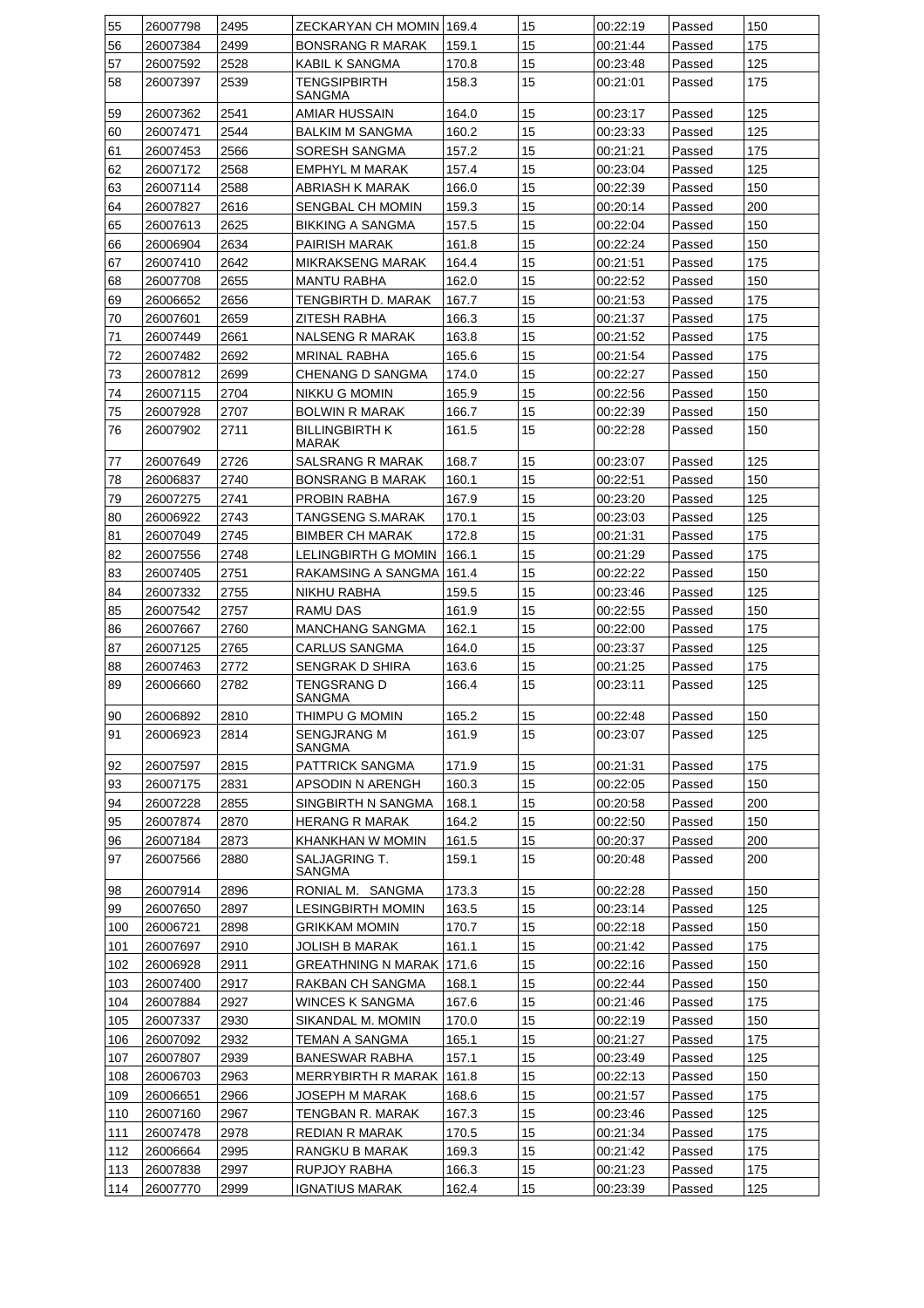

### **Pass Report | Race Code # 297**

|                         | Date: 02/12/2021     |              |                                          |                |          |                      |                  |            |  |  |  |
|-------------------------|----------------------|--------------|------------------------------------------|----------------|----------|----------------------|------------------|------------|--|--|--|
| Sr#                     | Roll No #            | Chest No#    | Name #                                   | Height#        | Laps#    | T.T#                 | Status#          | Marks#     |  |  |  |
| 1                       | 26008776             | 2004         | ARJUN SANGMA                             | 170.8          | 15       | 00:23:58             | Passed           | 125        |  |  |  |
| $\boldsymbol{2}$        | 26008893             | 2013         | CHILCHAM A SANGMA                        | 162.5          | 15       | 00:23:46             | Passed           | 125        |  |  |  |
| 3                       | 26008271             | 2016         | SALCHUGRA M MARAK                        | 166.1          | 15       | 00:22:21             | Passed           | 150        |  |  |  |
| $\overline{\mathbf{4}}$ | 26008261             | 2022         | <b>MERIK G MOMIN</b>                     | 177.1          | 15       | 00:23:59             | Passed           | 125        |  |  |  |
| 5                       | 26008172             | 2033         | PINDALSON MOMIN                          | 163.1          | 15       | 00:23:50             | Passed           | 125        |  |  |  |
| 6                       | 26008203             | 2037         | TENGSRAM K MOMIN                         | 162.0          | 15       | 00:20:31             | Passed           | 200        |  |  |  |
| 7                       | 26009339             | 2049         | SANIUSH CH MARAK                         | 162.3          | 15       | 00:22:59             | Passed           | 150        |  |  |  |
| 8                       | 26008289             | 2065         | POBITHDRO HAJONG                         | 169.6          | 15       | 00:22:37             | Passed           | 150        |  |  |  |
| 9                       | 26009198             | 2074         | <b>TENGSENG M MARAK</b><br>MARAK         | 162.0          | 15       | 00:23:11             | Passed           | 125        |  |  |  |
| 10                      | 26009585             | 2089         | TATARA SANGMA                            | 158.5          | 15       | 00:21:59             | Passed           | 175        |  |  |  |
| 11                      | 26008258             | 2096         | JITHUL N MARAK                           | 161.2          | 15       | 00:23:03             | Passed           | 125        |  |  |  |
| 12                      | 26008054             | 2099         | SENGCHANG D MOMIN                        | 158.8          | 15       | 00:23:06             | Passed           | 125        |  |  |  |
| 13                      | 26008275             | 2128         | BALKO A. SANGMA                          | 165.9          | 15       | 00:20:09             | Passed           | 200        |  |  |  |
| 14                      | 26009241             | 2135         | <b>JAMES MARAK</b>                       | 157.3          | 15       | 00:22:49             | Passed           | 150        |  |  |  |
| 15                      | 26009035             | 2136         | CHINGKU B MARAK                          | 163.8          | 15       | 00:22:49             | Passed           | 150        |  |  |  |
| 16                      | 26007961             | 2153         | TESRANG G MOMIN                          | 159.0          | 15       | 00:20:39             | Passed           | 200        |  |  |  |
| 17                      | 26008891             | 2161         | <b>BABLU SHEIKH</b>                      | 165.4          | 15       | 00:22:45             | Passed           | 150        |  |  |  |
| 18                      | 26008548             | 2170         | CARNELIAS N SANGMA                       | 172.5          | 15       | 00:22:14             | Passed           | 150        |  |  |  |
| 19                      | 26008739             | 2175         | SAHINUR SK                               | 166.2          | 15       | 00:22:27             | Passed           | 150        |  |  |  |
| 20                      | 26008290             | 2187         | PARUN D. SANGMA                          | 161.9          | 15       | 00:23:40             | Passed           | 125        |  |  |  |
| 21                      | 26008308             | 2199         | <b>CHINANG MARAK</b>                     | 162.1          | 15       | 00:23:30             | Passed           | 125        |  |  |  |
| 22                      | 26008729             | 2213         | <b>SENGCHANG MOMIN</b>                   | 163.3          | 15       | 00:21:50             | Passed           | 175        |  |  |  |
| 23                      | 26008341             | 2236         | <b>BANSALTESH R</b><br>SANGMA            | 175.9          | 15       | 00:21:03             | Passed           | 175        |  |  |  |
| 24                      | 26009129             | 2264         | RONJOY HAJONG                            | 159.2          | 15       | 00:20:58             | Passed           | 200        |  |  |  |
| 25                      | 26009546             | 2269         | RECKET M SANGMA                          | 160.2          | 15       | 00:22:18             | Passed           | 150        |  |  |  |
| 26                      | 26009368             | 2290         | CHENANG A SANGMA                         | 167.3          | 15       | 00:22:11             | Passed           | 150        |  |  |  |
| 27                      | 26009007             | 2297         | <b>MINCHENG SANGMA</b>                   | 159.3          | 15       | 00:23:46             | Passed           | 125        |  |  |  |
| 28                      | 26008229             | 2337         | <b>GREVIO G MOMIN</b>                    | 171.3          | 15       | 00:22:18             | Passed           | 150        |  |  |  |
| 29                      | 26009401             | 2347         | <b>SILCHENG MARAK</b>                    | 162.3          | 15       | 00:23:21             | Passed           | 125        |  |  |  |
| 30                      | 26009434             | 2349         | BISBANT A. SANGMA                        | 165.2          | 15       | 00:22:01             | Passed           | 150        |  |  |  |
| 31                      | 26008019             | 2364         | <b>FLORENCE R MARAK</b>                  | 168.0          | 15       | 00:23:34             | Passed           | 125        |  |  |  |
| 32                      | 26009451             | 2370         | <b>SALKAMBE N ARENGH</b>                 | 166.8          | 15       | 00:22:16             | Passed           | 150        |  |  |  |
| 33                      | 26009100             | 2377         | DINESH HAJONG                            | 168.2          | 15       | 00:20:27             | Passed           | 200        |  |  |  |
| 34                      | 26008454             | 2392         | TENGMAN SANGMA                           | 162.8          | 15       | 00:22:41             | Passed           | 150        |  |  |  |
| $\overline{35}$         | 26008362             | 2412         | GRIKCHANG T SANGMA   171.0               |                | 15       | 00:21:36             | Passed           | 175        |  |  |  |
| 36                      | 26008266             | 2425         | RIPRAP SANGMA                            | 175.3          | 15       | 00:20:34             | Passed           | 200        |  |  |  |
| 37                      | 26009586             | 2446         | DIKCHANG D SHIRA                         | 165.2          | 15       | 00:23:59             | Passed           | 125        |  |  |  |
| 38                      | 26008215             | 2457         | WALSENG R MARAK<br>ROMAN R MARAK         | 173.8          | 15<br>15 | 00:22:20             | Passed           | 150<br>125 |  |  |  |
| 39                      | 26008310             | 2471         |                                          | 167.5          | 15       | 00:23:53             | Passed           |            |  |  |  |
| 40                      | 26008034             | 2484         | TENGKAN MOMIN<br><b>GREINBAR B MARAK</b> | 166.8          | 15       | 00:22:47             | Passed           | 150<br>125 |  |  |  |
| 41<br>42                | 26008098<br>26008449 | 2498<br>2505 | RAZIUL ISLAM                             | 166.2<br>164.1 | 15       | 00:23:14<br>00:23:01 | Passed<br>Passed | 125        |  |  |  |
| 43                      | 26008330             | 2521         | TOTSENG W SANGMA                         | 161.2          | 15       | 00:23:38             | Passed           | 125        |  |  |  |
| 44                      | 26009065             | 2526         | TENGKU R MARAK                           | 163.5          | 15       | 00:23:56             | Passed           | 125        |  |  |  |
| 45                      | 26008936             | 2529         | NIRON RABHA                              | 172.2          | 15       | 00:23:10             | Passed           | 125        |  |  |  |
| 46                      | 26008737             | 2555         | ARJITH R SANGMA                          | 166.0          | 15       | 00:22:29             | Passed           | 150        |  |  |  |
| 47                      | 26008558             | 2559         | CHUANGKY S MARAK                         | 157.0          | 15       | 00:20:20             | Passed           | 200        |  |  |  |
| 48                      | 26008998             | 2567         | HAFIZUR RAHMAN                           | 168.1          | 15       | 00:23:34             | Passed           | 125        |  |  |  |
| 49                      | 26008302             | 2569         | PREJUSH R MARAK                          | 158.2          | 15       | 00:23:12             | Passed           | 125        |  |  |  |
| 50                      | 26008900             | 2581         | SALGIRA SANGMA                           | 161.0          | 15       | 00:22:36             | Passed           | 150        |  |  |  |
| 51                      | 26008045             | 2582         | RAKSILBIRTH D SHIRA                      | 164.7          | 15       | 00:21:49             | Passed           | 175        |  |  |  |
| 52                      | 26008251             | 2583         | RAHUL G SANGMA                           | 170.5          | 15       | 00:23:32             | Passed           | 125        |  |  |  |
| 53                      | 26008252             | 2598         | SANDIP KUMAR RABHA                       | 158.0          | 15       | 00:21:09             | Passed           | 175        |  |  |  |
| 54                      | 26008357             | 2599         | AUGUSTINE CH MOMIN                       | 164.5          | 15       | 00:22:21             | Passed           | 150        |  |  |  |
| 55                      | 26008304             | 2621         | NIRMAL RABHA                             | 161.2          | 15       | 00:22:43             | Passed           | 150        |  |  |  |
| 56                      | 26007988             | 2624         | MERAN M SANGMA                           | 164.4          | 15       | 00:23:58             | Passed           | 125        |  |  |  |
| 57                      | 26008101             | 2628         | RIKSRANG M MOMIN                         | 160.9          | 15       | 00:21:38             | Passed           | 175        |  |  |  |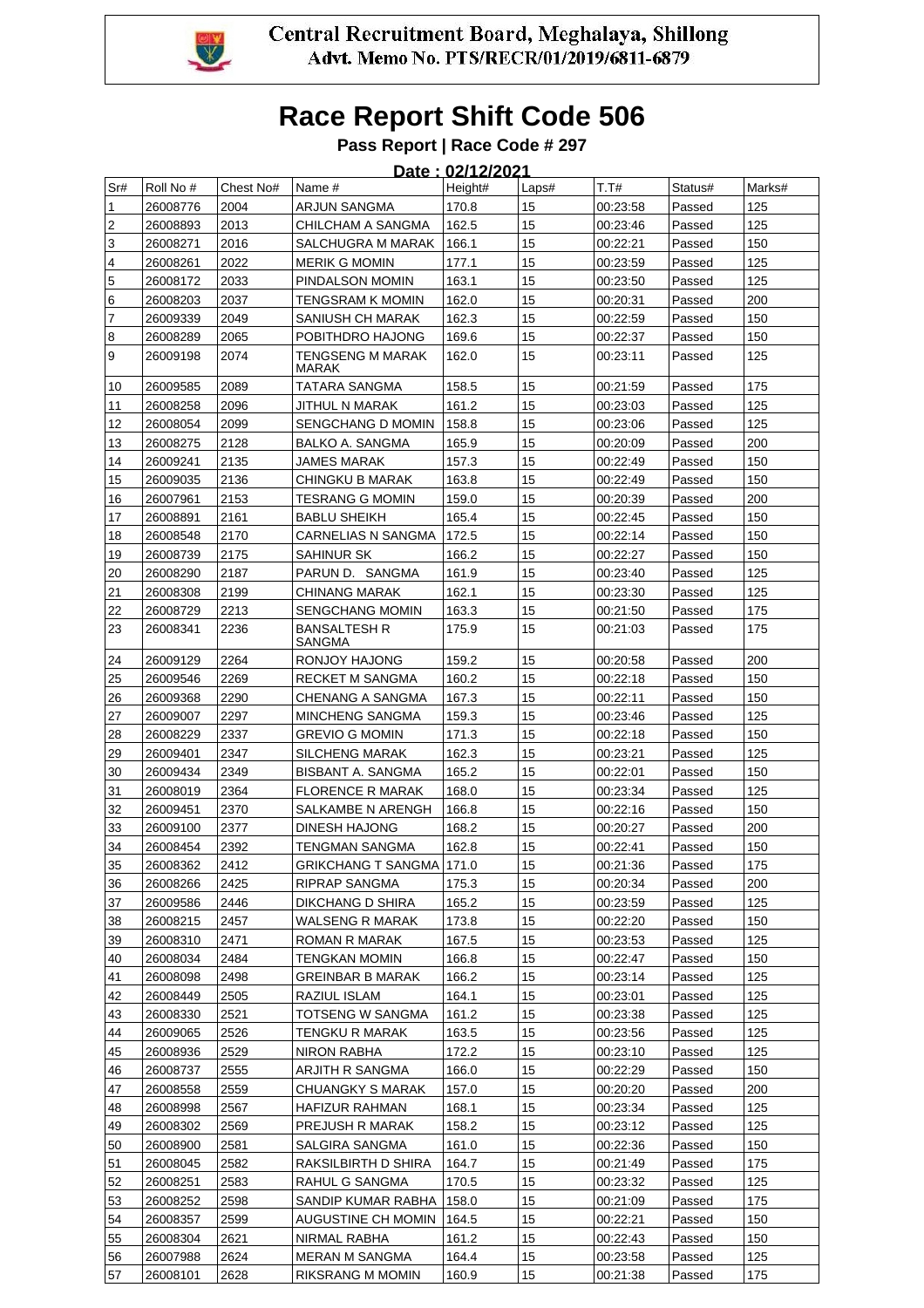| 58 | 26009200 | 2652 | <b>BETUEL M SANGMA</b>             | 173.8 | 15 | 00:21:49 | Passed |     |
|----|----------|------|------------------------------------|-------|----|----------|--------|-----|
|    |          |      |                                    |       |    |          |        | 175 |
| 59 | 26009342 | 2667 | SAGAR K MARAK                      | 173.3 | 15 | 00:22:04 | Passed | 150 |
| 60 | 26009534 | 2675 | <b>WALMIK D SHIRA</b>              | 169.3 | 15 | 00:21:07 | Passed | 175 |
| 61 | 26007960 | 2706 | LIGHTJI MARAK                      | 164.5 | 15 | 00:23:27 | Passed | 125 |
| 62 | 26007984 | 2724 | NAMCHANG M SANGMA                  | 168.2 | 15 | 00:23:04 | Passed | 125 |
| 63 | 26009487 | 2731 | <b>ROHIT SARKAR</b>                | 166.1 | 15 | 00:23:43 | Passed | 125 |
| 64 | 26008174 | 2749 | <b>RIKSANG D SANGMA</b>            | 169.3 | 15 | 00:22:00 | Passed | 175 |
| 65 | 26008060 | 2752 | <b>SALNAM R MARAK</b>              | 165.8 | 15 | 00:23:45 | Passed | 125 |
| 66 | 26008210 | 2794 | DANTE R. MARAK                     | 169.9 | 15 | 00:23:32 | Passed | 125 |
| 67 | 26009139 | 2798 | JIMRIPHT N. MARAK                  | 163.6 | 15 | 00:23:02 | Passed | 125 |
| 68 | 26008424 | 2799 | JOHNEXPERT D<br>SANGMA             | 159.2 | 15 | 00:23:34 | Passed | 125 |
| 69 | 26009420 | 2806 | RUKMA KOCH                         | 162.0 | 15 | 00:21:26 | Passed | 175 |
| 70 | 26008640 | 2819 | <b>CHIGRIM CH MOMIN</b>            | 157.0 | 15 | 00:22:43 | Passed | 150 |
| 71 | 26008434 | 2821 | SENGNIK M MARAK                    | 161.0 | 15 | 00:23:07 | Passed | 125 |
| 72 | 26008030 | 2829 | <b>RAMBANG SANGMA</b>              | 164.5 | 15 | 00:19:24 | Passed | 225 |
| 73 | 26009581 | 2834 | SANGGRA M SANGMA                   | 165.8 | 15 | 00:21:16 | Passed | 175 |
| 74 | 26008351 | 2845 | <b>MENUAR R MARAK</b>              | 168.0 | 15 | 00:23:58 | Passed | 125 |
| 75 | 26009098 | 2852 | TEANGKU SANGMA                     | 164.0 | 15 | 00:23:36 | Passed | 125 |
| 76 | 26009423 | 2856 | <b>BALSRANG .G MOMIN</b>           | 175.0 | 15 | 00:23:19 | Passed | 125 |
| 77 | 26009110 | 2867 | <b>WALDO B SANGMA</b>              | 163.8 | 15 | 00:20:37 | Passed | 200 |
| 78 | 26007955 | 2882 | JENSPER M MARAK                    | 163.5 | 15 | 00:22:17 | Passed | 150 |
| 79 | 26009146 | 2899 | PAILOT D MOMIN                     | 157.0 | 15 | 00:24:00 | Passed | 125 |
| 80 | 26008221 | 2903 | KAIRUSH SANGMA                     | 164.4 | 15 | 00:21:53 | Passed | 175 |
| 81 | 26008905 | 2907 | JANGRIK D. SHIRA                   | 164.6 | 15 | 00:23:53 | Passed | 125 |
| 82 | 26008236 | 2928 | <b>BALTHAZAR M</b><br>SANGMA       | 163.4 | 15 | 00:23:45 | Passed | 125 |
| 83 | 26008519 | 2937 | <b>KETWINDROS</b><br><b>SANGMA</b> | 162.5 | 15 | 00:23:23 | Passed | 125 |
| 84 | 26009405 | 2950 | <b>TONIK K SANGMA</b>              | 159.6 | 15 | 00:23:24 | Passed | 125 |
| 85 | 26009514 | 2957 | DRYAN SANGMA                       | 164.0 | 15 | 00:23:35 | Passed | 125 |
| 86 | 26008964 | 2971 | SALNANGRA B MARAK                  | 164.6 | 15 | 00:23:52 | Passed | 125 |
| 87 | 26009225 | 2974 | <b>TANGRAK M MARAK</b>             | 168.8 | 15 | 00:23:35 | Passed | 125 |
| 88 | 26008129 | 2976 | MONJIB HAJONG                      | 160.8 | 15 | 00:23:00 | Passed | 150 |
| 89 | 26009560 | 2977 | <b>RAVIN MARAK</b>                 | 163.6 | 15 | 00:21:39 | Passed | 175 |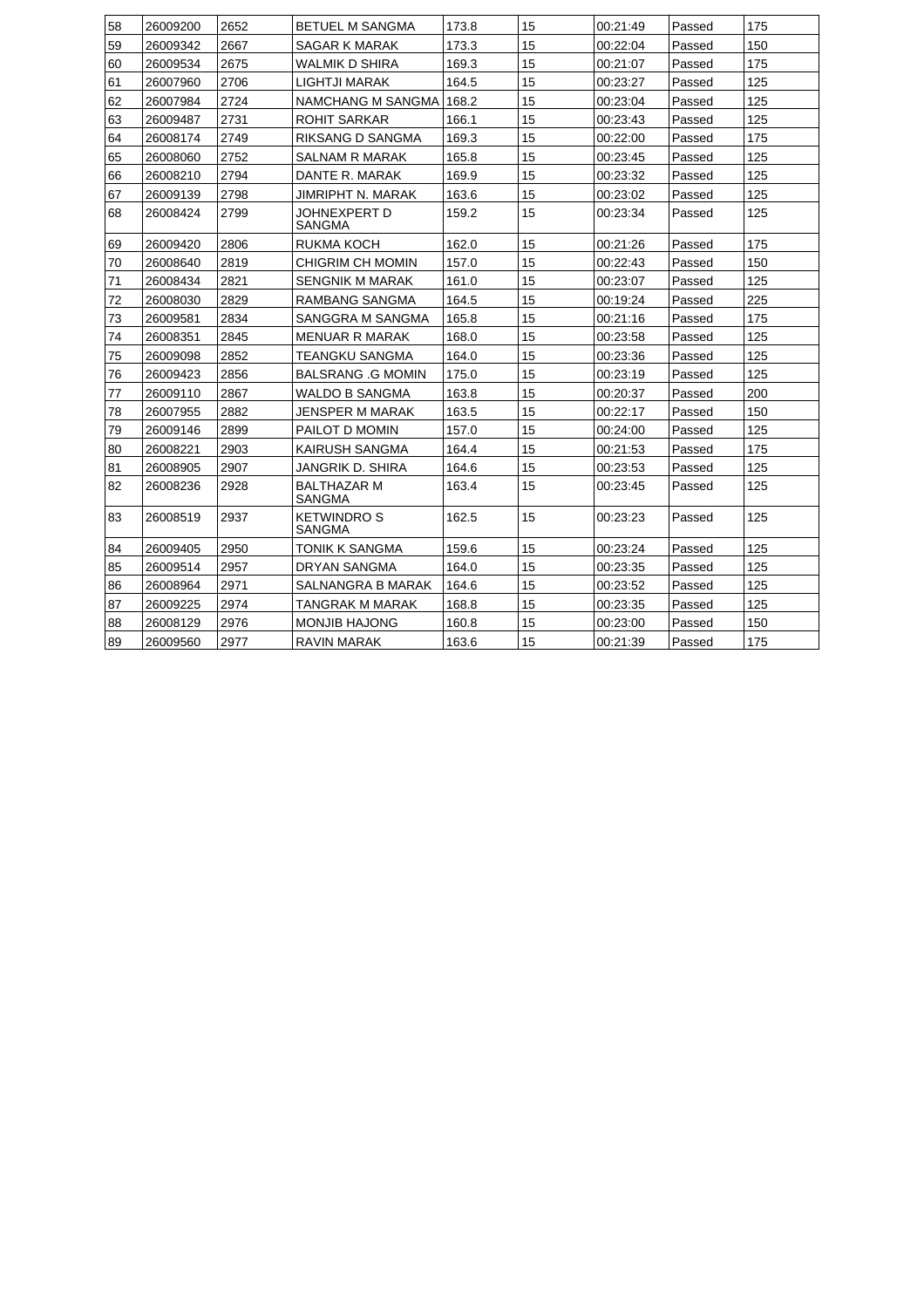

### **Pass Report | Race Code # 298**

|     | Date: 02/12/2021 |           |                               |         |       |          |         |        |  |  |  |
|-----|------------------|-----------|-------------------------------|---------|-------|----------|---------|--------|--|--|--|
| Sr# | Roll No #        | Chest No# | Name #                        | Height# | Laps# | T.T#     | Status# | Marks# |  |  |  |
| 1   | 26010501         | 2012      | PEMPUSTAR G. MOMIN            | 165.8   | 15    | 00:22:39 | Passed  | 150    |  |  |  |
| 2   | 26010056         | 2056      | MILKLAS M SANGMA              | 162.3   | 15    | 00:22:13 | Passed  | 150    |  |  |  |
| 3   | 26010491         | 2058      | LENION A MARAK                | 164.6   | 15    | 00:23:34 | Passed  | 125    |  |  |  |
| 4   | 26009968         | 2073      | <b>MEBATH MOMIN</b>           | 163.1   | 15    | 00:22:10 | Passed  | 150    |  |  |  |
| 5   | 26010374         | 2080      | ANANDA HAJONG                 | 159.1   | 15    | 00:23:34 | Passed  | 125    |  |  |  |
| 6   | 26010482         | 2082      | JEMBIL CH MARAK               | 163.2   | 15    | 00:23:09 | Passed  | 125    |  |  |  |
| 7   | 26010140         | 2087      | <b>GURINATH RABHA</b>         | 163.7   | 15    | 00:23:39 | Passed  | 125    |  |  |  |
| 8   | 26009624         | 2104      | BENUDHAR RABHA                | 165.9   | 15    | 00:20:06 | Passed  | 200    |  |  |  |
| 9   | 26010520         | 2123      | SIXWELL A SANGMA              | 172.9   | 15    | 00:21:33 | Passed  | 175    |  |  |  |
| 10  | 26010706         | 2127      | <b>BIMOL S MARAK</b>          | 164.0   | 15    | 00:22:27 | Passed  | 150    |  |  |  |
| 11  | 26010113         | 2133      | <b>GANESH RABHA</b>           | 166.5   | 15    | 00:23:46 | Passed  | 125    |  |  |  |
| 12  | 26009925         | 2141      | ANDRES M. SANGMA              | 171.0   | 15    | 00:21:30 | Passed  | 175    |  |  |  |
| 13  | 26009979         | 2142      | SIKSAK MARAK                  | 160.0   | 15    | 00:21:11 | Passed  | 175    |  |  |  |
| 14  | 26010838         | 2218      | <b>MARKAN MARAK</b>           | 165.3   | 15    | 00:22:44 | Passed  | 150    |  |  |  |
| 15  | 26010698         | 2240      | <b>HEATLOVE M MARAK</b>       | 159.9   | 15    | 00:21:25 | Passed  | 175    |  |  |  |
| 16  | 26010406         | 2257      | TENWAR N. SANGMA              | 167.2   | 15    | 00:21:30 | Passed  | 175    |  |  |  |
| 17  | 26010739         | 2261      | <b>ISHAK G MOMIN</b>          | 164.4   | 15    | 00:22:54 | Passed  | 150    |  |  |  |
| 18  | 26009877         | 2265      | SONIRAM KOCH                  | 164.7   | 15    | 00:24:00 | Passed  | 125    |  |  |  |
| 19  | 26010335         | 2284      | RITU RABHA                    | 166.0   | 15    | 00:23:12 | Passed  | 125    |  |  |  |
| 20  | 26009790         | 2291      | ECHANG A. MARAK               | 162.2   | 15    | 00:21:54 | Passed  | 175    |  |  |  |
| 21  | 26010503         | 2293      | <b>MANUHAR KOCH</b>           | 161.5   | 15    | 00:21:52 | Passed  | 175    |  |  |  |
| 22  | 26009623         | 2300      | KIRASH RABHA                  | 164.9   | 15    | 00:23:02 | Passed  | 125    |  |  |  |
| 23  | 26009836         | 2316      | PULAN CH. MARAK               | 161.4   | 15    | 00:21:10 | Passed  | 175    |  |  |  |
| 24  | 26010537         | 2324      | PAROTH D SANGMA               | 157.7   | 15    | 00:23:20 | Passed  | 125    |  |  |  |
| 25  | 26009926         | 2345      | RIKMAN CH MARAK               | 161.0   | 15    | 00:22:46 | Passed  | 150    |  |  |  |
| 26  | 26010565         | 2367      | RIKNANG S. MARAK              | 161.2   | 15    | 00:21:44 | Passed  | 175    |  |  |  |
| 27  | 26009713         | 2388      | LEBA D SANGMA                 | 171.5   | 15    | 00:22:24 | Passed  | 150    |  |  |  |
| 28  | 26009874         | 2404      | RAJU N SANGMA                 | 160.4   | 15    | 00:23:21 | Passed  | 125    |  |  |  |
| 29  | 26010094         | 2409      | <b>SENGJRANG MOMIN</b>        | 164.6   | 15    | 00:21:47 | Passed  | 175    |  |  |  |
| 30  | 26009761         | 2423      | TENGCHENGGRIK<br><b>SHIRA</b> | 161.3   | 15    | 00:22:10 | Passed  | 150    |  |  |  |
| 31  | 26010042         | 2426      | SENGKRA B MARAK               | 166.4   | 15    | 00:22:57 | Passed  | 150    |  |  |  |
| 32  | 26009831         | 2437      | CHUKAN TENGSUANG<br>SANGMA    | 171.5   | 15    | 00:23:11 | Passed  | 125    |  |  |  |
| 33  | 26009876         | 2447      | <b>MARSENG R MARAK</b>        | 161.4   | 15    | 00:23:14 | Passed  | 125    |  |  |  |
| 34  | 26010391         | 2453      | SANGKAR D SANGMA              | 162.8   | 15    | 00:22:06 | Passed  | 150    |  |  |  |
| 35  | 26010093         | 2459      | TENGRAK M SANGMA              | 164.7   | 15    | 00:20:26 | Passed  | 200    |  |  |  |
| 36  | 26010248         | 2462      | ADHIT RABHA                   | 164.3   | 15    | 00:23:58 | Passed  | 125    |  |  |  |
| 37  | 26010382         | 2470      | <b>SENGKIM CH MARAK</b>       | 168.0   | 15    | 00:23:58 | Passed  | 125    |  |  |  |
| 38  | 26009901         | 2522      | <b>SENTUS G MOMIN</b>         | 158.7   | 15    | 00:21:48 | Passed  | 175    |  |  |  |
| 39  | 26009866         | 2537      | DANLE MARAK                   | 164.9   | 15    | 00:23:23 | Passed  | 125    |  |  |  |
| 40  | 26010860         | 2550      | JOHENDRO B MARAK              | 163.8   | 15    | 00:23:32 | Passed  | 125    |  |  |  |
| 41  | 26010213         | 2562      | DALIM K SANGMA                | 162.4   | 15    | 00:23:02 | Passed  | 125    |  |  |  |
| 42  | 26009755         | 2566      | <b>EMANUEL N SANGMA</b>       | 162.2   | 15    | 00:23:13 | Passed  | 125    |  |  |  |
| 43  | 26010723         | 2586      | TENGSAL K SANGMA              | 164.7   | 15    | 00:23:17 | Passed  | 125    |  |  |  |
| 44  | 26009929         | 2595      | TENGSRANG B MARAK             | 160.2   | 15    | 00:21:48 | Passed  | 175    |  |  |  |
| 45  | 26010707         | 2602      | AMIR G SANGMA                 | 168.1   | 15    | 00:22:47 | Passed  | 150    |  |  |  |
| 46  | 26009711         | 2605      | <b>BENJAMEN B. MARAK</b>      | 164.7   | 15    | 00:23:42 | Passed  | 125    |  |  |  |
| 47  | 26010247         | 2606      | SENGSRANG N<br>SANGMA         | 172.7   | 15    | 00:23:54 | Passed  | 125    |  |  |  |
| 48  | 26010510         | 2616      | SONU CH. MARAK                | 161.0   | 15    | 00:21:47 | Passed  | 175    |  |  |  |
| 49  | 26010312         | 2636      | GILBARTH M SANGMA             | 163.8   | 15    | 00:23:31 | Passed  | 125    |  |  |  |
| 50  | 26010359         | 2656      | TRONIK SANGMA                 | 164.4   | 15    | 00:23:51 | Passed  | 125    |  |  |  |
| 51  | 26010077         | 2661      | ROMITH MARAK                  | 162.7   | 15    | 00:22:29 | Passed  | 150    |  |  |  |
| 52  | 26010269         | 2682      | AMIR R MARAK                  | 160.8   | 15    | 00:23:50 | Passed  | 125    |  |  |  |
| 53  | 26010083         | 2689      | ABRASEND SANGMA               | 157.2   | 15    | 00:23:51 | Passed  | 125    |  |  |  |
| 54  | 26009631         | 2692      | AMRIT RABHA                   | 160.9   | 15    | 00:23:28 | Passed  | 125    |  |  |  |
| 55  | 26010475         | 2693      | PRENASH SANGMA                | 166.4   | 15    | 00:21:18 | Passed  | 175    |  |  |  |
| 56  | 26010349         | 2695      | CHISRANG SANGMA               | 168.0   | 15    | 00:19:27 | Passed  | 225    |  |  |  |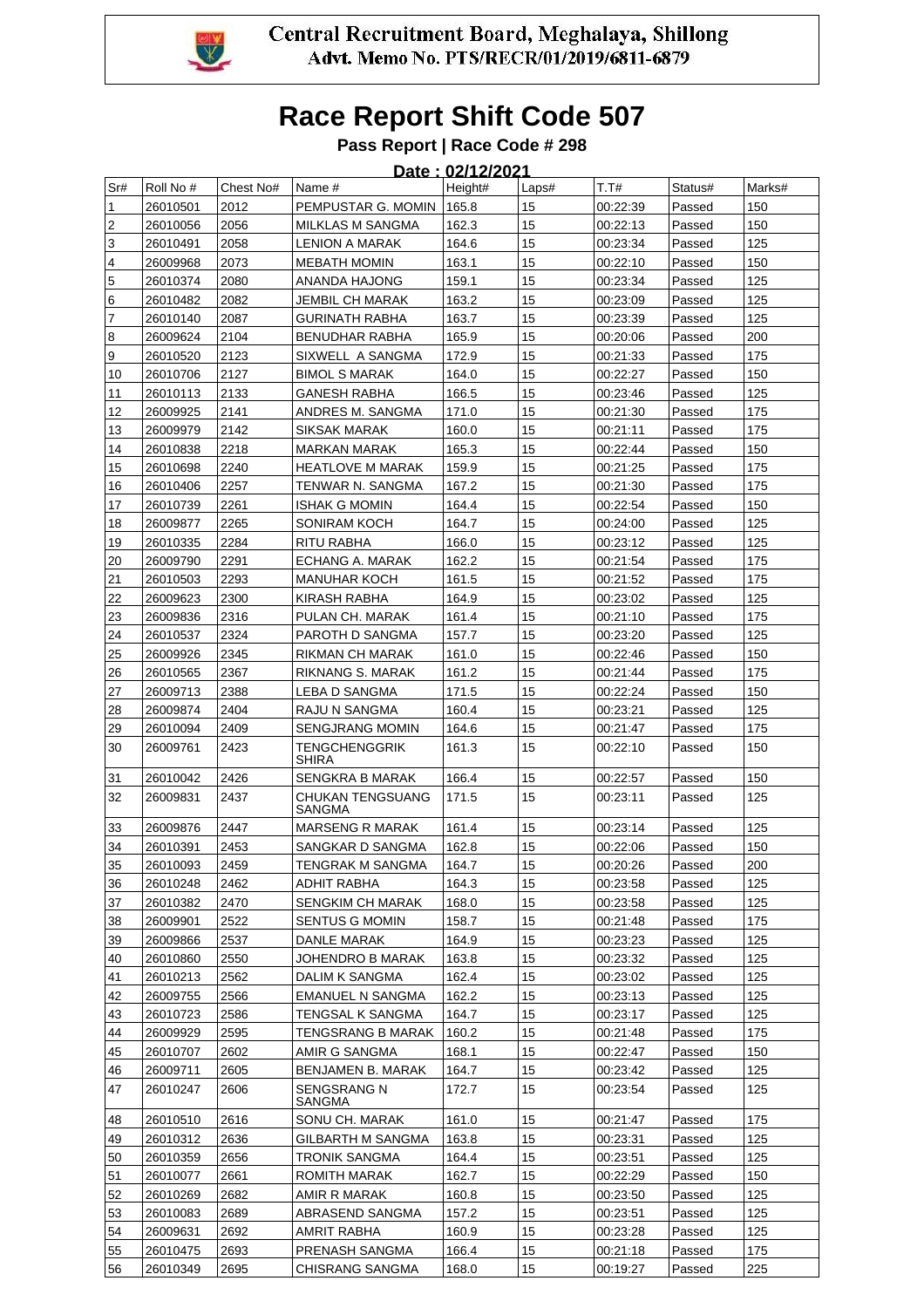| 57 | 26009867 | 2707 | DORIC CH. MARAK                       | 157.5 | 15 | 00:23:39 | Passed | 125 |
|----|----------|------|---------------------------------------|-------|----|----------|--------|-----|
| 58 | 26009652 | 2709 | DHIREN RABHA                          | 167.6 | 15 | 00:21:19 | Passed | 175 |
| 59 | 26009666 | 2711 | <b>BIPUL RABHA</b>                    | 160.8 | 15 | 00:22:30 | Passed | 150 |
| 60 | 26010473 | 2715 | THRUF CH.MARAK                        | 164.5 | 15 | 00:23:50 | Passed | 125 |
| 61 | 26009720 | 2716 | ENJAZUL ALOM                          | 166.1 | 15 | 00:23:44 | Passed | 125 |
| 62 | 26009699 | 2726 | SHUJIT RABHA                          | 174.5 | 15 | 00:23:06 | Passed | 125 |
| 63 | 26009915 | 2738 | ROCKSAND CH MARAK                     | 163.5 | 15 | 00:23:38 | Passed | 125 |
| 64 | 26010685 | 2740 | TANGSENG D. SHIRA                     | 161.8 | 15 | 00:23:12 | Passed | 125 |
| 65 | 26010581 | 2741 | TENGSIL CH MARAK                      | 160.4 | 15 | 00:23:50 | Passed | 125 |
| 66 | 26009894 | 2750 | SENGCHON D.<br>SANGMA                 | 162.4 | 15 | 00:23:13 | Passed | 125 |
| 67 | 26009888 | 2761 | SWEETSTAR .M.<br><b>MOMIN</b>         | 161.3 | 15 | 00:22:43 | Passed | 150 |
| 68 | 26010733 | 2777 | NIKSENG R MARAK                       | 160.6 | 15 | 00:23:31 | Passed | 125 |
| 69 | 26009754 | 2782 | RAKIBUL ISLAM                         | 165.6 | 15 | 00:22:26 | Passed | 150 |
| 70 | 26009895 | 2783 | MIKSENG A SANGMA                      | 162.8 | 15 | 00:23:34 | Passed | 125 |
| 71 | 26010773 | 2810 | CHIGARIK DEMISAL<br><b>MARAK</b>      | 166.4 | 15 | 00:23:11 | Passed | 125 |
| 72 | 26009740 | 2814 | SATYAJIT HAJONG                       | 171.7 | 15 | 00:21:52 | Passed | 175 |
| 73 | 26009987 | 2815 | JOHN RIKKI .G. MOMIN                  | 158.2 | 15 | 00:23:03 | Passed | 125 |
| 74 | 26010720 | 2825 | <b>SALDANYAN R</b><br><b>SANGMA</b>   | 172.1 | 15 | 00:22:55 | Passed | 150 |
| 75 | 26010243 | 2831 | RAKKAN R MARAK                        | 170.3 | 15 | 00:23:45 | Passed | 125 |
| 76 | 26010052 | 2832 | TINATH M MARAK                        | 161.2 | 15 | 00:23:44 | Passed | 125 |
| 77 | 26009999 | 2839 | <b>MANOVER M SANGMA</b>               | 166.1 | 15 | 00:22:02 | Passed | 150 |
| 78 | 26010294 | 2886 | SILARIAN CH SANGNA                    | 164.9 | 15 | 00:20:37 | Passed | 200 |
| 79 | 26009743 | 2896 | <b>TENGRIK SANGMA</b>                 | 166.0 | 15 | 00:22:42 | Passed | 150 |
| 80 | 26010833 | 2898 | DALSAN.R.MARAK<br>RECHIL MARAK        | 170.9 | 15 | 00:23:10 | Passed | 125 |
| 81 | 26010433 | 2902 | <b>GAGAN ALDRIZ N</b><br><b>MARAK</b> | 167.4 | 15 | 00:21:00 | Passed | 200 |
| 82 | 26010895 | 2917 | WANCHANG K SANGMA                     | 162.6 | 15 | 00:22:52 | Passed | 150 |
| 83 | 26010176 | 2939 | <b>PATANG MOMIN</b>                   | 163.6 | 15 | 00:20:39 | Passed | 200 |
| 84 | 26010202 | 2978 | PARESH A SANGMA                       | 165.2 | 15 | 00:23:07 | Passed | 125 |
| 85 | 26010549 | 2995 | PREBON CH. SANGMA                     | 177.4 | 15 | 00:23:29 | Passed | 125 |
| 86 | 26010254 | 2997 | SALGRA N SANGMA                       | 159.3 | 15 | 00:20:55 | Passed | 200 |
| 87 | 26010363 | 2999 | TENGKIM R SANGMA                      | 157.1 | 15 | 00:23:33 | Passed | 125 |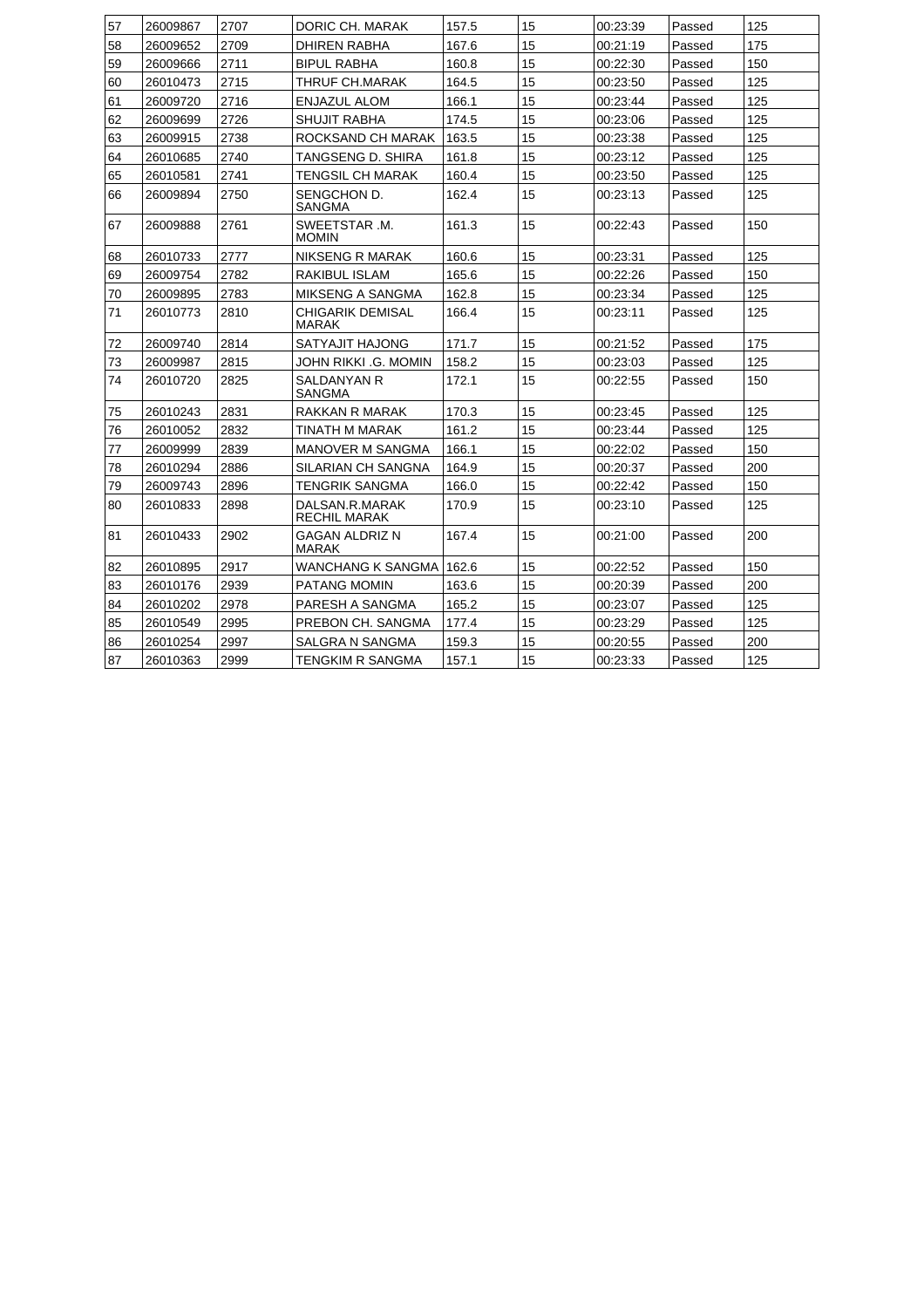

#### **Pass Report | Race Code # 299** .<br>00/10/2021

|                         |           |           |                                        | <u> Date : 02/12/2021</u> |       |          |         |        |
|-------------------------|-----------|-----------|----------------------------------------|---------------------------|-------|----------|---------|--------|
| Sr#                     | Roll No # | Chest No# | Name #                                 | Height#                   | Laps# | T.T#     | Status# | Marks# |
| 1                       | 26011495  | 2017      | JEONSING M SANGMA                      | 163.4                     | 15    | 00:23:17 | Passed  | 125    |
| $\boldsymbol{2}$        | 26011736  | 2022      | OSHIM A SANGMA                         | 163.8                     | 15    | 00:23:45 | Passed  | 125    |
| $\mathsf 3$             | 26011464  | 2023      | SUSANTO RABHA                          | 167.3                     | 15    | 00:20:53 | Passed  | 200    |
| $\overline{\mathbf{4}}$ | 26011722  | 2032      | ROBALSON T. SANGMA                     | 160.4                     | 15    | 00:22:37 | Passed  | 150    |
| $\overline{5}$          | 26011558  | 2042      | LACKSTAR B MARAK                       | 165.3                     | 15    | 00:21:47 | Passed  | 175    |
| 6                       | 26011898  | 2047      | SENGRIK A SANGMA                       | 160.9                     | 15    | 00:23:47 | Passed  | 125    |
| $\overline{7}$          | 26011509  | 2056      | SENGKU T SANGMA                        | 163.2                     | 15    | 00:20:59 | Passed  | 200    |
| 8                       | 26011420  | 2062      | NIKSENG M SANGMA                       | 159.6                     | 15    | 00:21:22 | Passed  | 175    |
| $\boldsymbol{9}$        | 26011474  | 2074      | <b>SALLING SANGMA</b>                  | 166.7                     | 15    | 00:23:09 | Passed  | 125    |
| 10                      | 26011141  | 2097      | PENOSH M SANGMA                        | 160.0                     | 15    | 00:21:58 | Passed  | 175    |
| 11                      | 26011401  | 2099      | CHIRIKAM M MARAK                       | 160.3                     | 15    | 00:21:54 | Passed  | 175    |
| 12                      | 26011955  | 2100      | SIMING G MOMIN                         | 161.7                     | 15    | 00:21:24 | Passed  | 175    |
| 13                      | 26010981  | 2109      | <b>BARGEOUSH S</b><br>SANGMA           | 164.6                     | 15    | 00:23:39 | Passed  | 125    |
| 14                      | 26011221  | 2130      | LITCHARD K SANGMA                      | 168.0                     | 15    | 00:21:41 | Passed  | 175    |
| 15                      | 26011821  | 2135      | PREMITSON CH.<br><b>MOMIN</b>          | 169.9                     | 15    | 00:23:50 | Passed  | 125    |
| 16                      | 26011050  | 2136      | TENGNAL SANGMA                         | 162.4                     | 15    | 00:22:19 | Passed  | 150    |
| 17                      | 26011162  | 2140      | MIKRAKCHI M MOMIN                      | 165.5                     | 15    | 00:22:47 | Passed  | 150    |
| 18                      | 26011193  | 2142      | LAMBU CH MOMIN                         | 158.2                     | 15    | 00:22:35 | Passed  | 150    |
| 19                      | 26011872  | 2170      | <b>MADHUSUDAN RABHA</b>                | 163.7                     | 15    | 00:23:54 | Passed  | 125    |
| 20                      | 26011286  | 2177      | <b>BINON G MOMIN</b>                   | 160.5                     | 15    | 00:23:22 | Passed  | 125    |
| 21                      | 26011215  | 2180      | <b>CHARLLINGSTONE S</b><br>SANGMA      | 169.1                     | 15    | 00:20:18 | Passed  | 200    |
| 22                      | 26011640  | 2197      | WENSAL CH MARAK                        | 160.6                     | 15    | 00:19:24 | Passed  | 225    |
| 23                      | 26011428  | 2216      | SENGBAT R. MARAK                       | 166.4                     | 15    | 00:23:44 | Passed  | 125    |
| 24                      | 26011547  | 2245      | LETTINGSON A.<br>SANGMA                | 170.3                     | 15    | 00:23:44 | Passed  | 125    |
| 25                      | 26011943  | 2246      | <b>CHONBATH N MARAK</b>                | 168.7                     | 15    | 00:23:57 | Passed  | 125    |
| 26                      | 26011041  | 2255      | <b>MANUEL MARK</b>                     | 163.0                     | 15    | 00:23:05 | Passed  | 125    |
| 27                      | 26011003  | 2290      | LAPSENG CH MARAK                       | 159.6                     | 15    | 00:21:20 | Passed  | 175    |
| 28                      | 26011846  | 2297      | <b>METHUN S SANGMA</b>                 | 158.3                     | 15    | 00:23:53 | Passed  | 125    |
| 29                      | 26011542  | 2299      | LAITHING T. SANGMA                     | 164.1                     | 15    | 00:21:28 | Passed  | 175    |
| 30                      | 26011297  | 2315      | <b>MADONASH T SANGMA</b>               | 162.1                     | 15    | 00:21:40 | Passed  | 175    |
| 31                      | 26011120  | 2317      | THREEHIT A SANGMA                      | 164.4                     | 15    | 00:19:20 | Passed  | 225    |
| 32                      | 26011616  | 2324      | RAKJEN M MARAK                         | 168.2                     | 15    | 00:20:50 | Passed  | 200    |
| 33                      | 26011706  | 2347      | AMBEDKAR RABHA                         | 169.5                     | 15    | 00:22:49 | Passed  | 150    |
| 34                      | 26011639  | 2353      | <b>PENSPARTH K</b><br>SANGMA           | 167.6                     | 15    | 00:22:55 | Passed  | 150    |
| 35                      | 26011370  | 2362      | SUBIN A SANGMA                         | 158.8                     | 15    | 00:22:47 | Passed  | 150    |
| 36                      | 26011524  | 2375      | <b>SENGTON G MOMIN</b>                 | 160.3                     | 15    | 00:22:36 | Passed  | 150    |
| 37                      | 26011207  | 2377      | SILBATH K SANGMA                       | 157.0                     | 15    | 00:23:21 | Passed  | 125    |
| 38                      | 26011723  | 2381      | SALGRA SANGMA                          | 159.5                     | 15    | 00:21:07 | Passed  | 175    |
| 39                      | 26011703  | 2444      | SENGNABATH B.<br>MARAK                 | 159.9                     | 15    | 00:22:50 | Passed  | 150    |
| 40                      | 26011105  | 2453      | PREWIN N SANGMA                        | 161.1                     | 15    | 00:22:59 | Passed  | 150    |
| 41                      | 26011441  | 2470      | <b>BRYAN MACMILLAN</b><br><b>MARAK</b> | 165.7                     | 15    | 00:22:03 | Passed  | 150    |
| 42                      | 26011739  | 2471      | <b>GOVIN RABHA</b>                     | 173.3                     | 15    | 00:21:06 | Passed  | 175    |
| 43                      | 26011876  | 2472      | AIRADY SANKEY CH<br>MARAK              | 164.8                     | 15    | 00:22:41 | Passed  | 150    |
| 44                      | 26011422  | 2477      | NIKRAK R. MARAK                        | 158.3                     | 15    | 00:23:21 | Passed  | 125    |
| 45                      | 26011508  | 2484      | DEEP RABHA                             | 158.1                     | 15    | 00:22:19 | Passed  | 150    |
| 46                      | 26011173  | 2491      | POTMESWAR RABHA                        | 161.2                     | 15    | 00:23:15 | Passed  | 125    |
| 47                      | 26011579  | 2497      | JINGJANG SANGMA                        | 160.5                     | 15    | 00:23:52 | Passed  | 125    |
| 48                      | 26011676  | 2498      | <b>METI R MARAK</b>                    | 169.0                     | 15    | 00:22:21 | Passed  | 150    |
| 49                      | 26011733  | 2510      | SALMAN MARAK                           | 157.4                     | 15    | 00:23:59 | Passed  | 125    |
| 50                      | 26011039  | 2524      | <b>ENGELBELL B MARAK</b>               | 158.7                     | 15    | 00:23:33 | Passed  | 125    |
| 51                      | 26011360  | 2544      | AIRUSH N SANGMA                        | 167.0                     | 15    | 00:20:46 | Passed  | 200    |
| 52                      | 26011704  | 2551      | ARWITH R MARAK                         | 173.9                     | 15    | 00:22:50 | Passed  | 150    |
| 53                      | 26011675  | 2559      | LALITO HAJONG                          | 158.9                     | 15    | 00:22:53 | Passed  | 150    |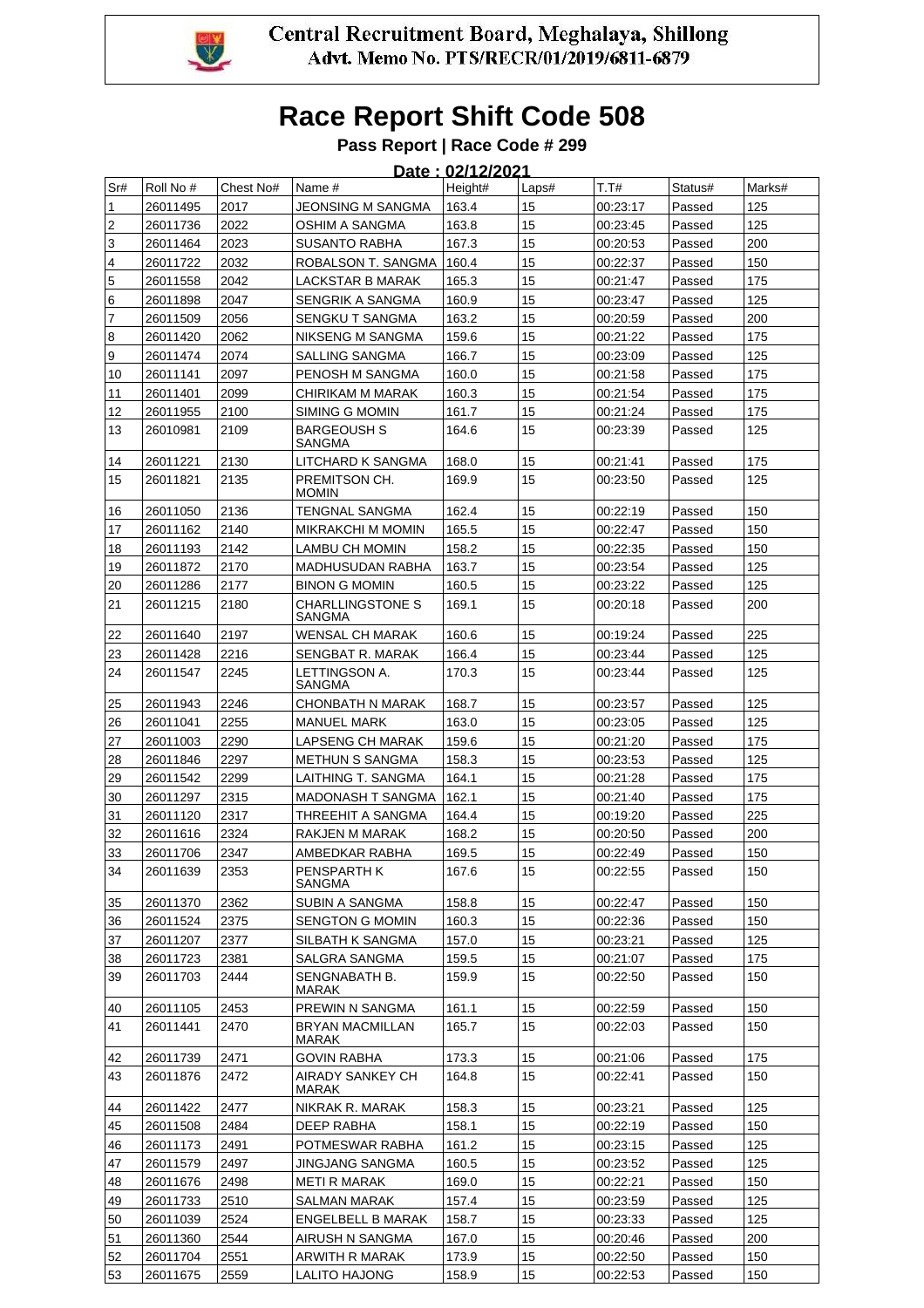| 54  | 26011810 | 2565 | CHEMBALIN A.SANGMA   163.5           |       | 15 | 00:20:54 | Passed | 200 |
|-----|----------|------|--------------------------------------|-------|----|----------|--------|-----|
| 55  | 26011859 | 2570 | <b>MEDISON MARAK</b>                 | 164.3 | 15 | 00:23:24 | Passed | 125 |
| 56  | 26011623 | 2573 | RANGKHAN N MARAK                     | 160.3 | 15 | 00:23:36 | Passed | 125 |
| 57  | 26011686 | 2577 | PRASANTA RABHA                       | 170.2 | 15 | 00:22:28 | Passed | 150 |
| 58  | 26011140 | 2587 | DEBONATH RABHA                       | 169.3 | 15 | 00:20:32 | Passed | 200 |
| 59  | 26011644 | 2593 | LENUSH CH.MARAK                      | 158.0 | 15 | 00:22:47 | Passed | 150 |
| 60  | 26011830 | 2612 | SAREN D SANGMA                       | 160.5 | 15 | 00:22:45 | Passed | 150 |
| 61  | 26011011 | 2621 | TENGRA CH MOMIN                      | 168.8 | 15 | 00:22:26 | Passed | 150 |
| 62  | 26011015 | 2625 | AMISON J. MARAK                      | 157.0 | 15 | 00:20:28 | Passed | 200 |
| 63  | 26011724 | 2634 | TALSENG SANGMA                       | 162.2 | 15 | 00:21:50 | Passed | 175 |
| 64  | 26011062 | 2658 | NEVER R. MARAK                       | 159.4 | 15 | 00:21:31 | Passed | 175 |
| 65  | 26011054 | 2667 | KRITH M MARAK                        | 168.2 | 15 | 00:22:51 | Passed | 150 |
| 66  | 26011660 | 2670 | EARSON M. MARAK                      | 167.3 | 15 | 00:22:28 | Passed | 150 |
| 67  | 26010931 | 2672 | <b>BALTHON ARENGH</b>                | 169.3 | 15 | 00:22:13 | Passed | 150 |
| 68  | 26011345 | 2689 | RIKSENG CH MARAK                     | 170.7 | 15 | 00:21:37 | Passed | 175 |
| 69  | 26011693 | 2695 | <b>SUJIT RABHA</b>                   | 170.6 | 15 | 00:22:32 | Passed | 150 |
| 70  | 26011906 | 2701 | <b>BRAKIL RABHA</b>                  | 165.8 | 15 | 00:23:10 | Passed | 125 |
| 71  | 26011589 | 2706 | <b>SENGSAL N MARAK</b>               | 165.0 | 15 | 00:23:52 | Passed | 125 |
| 72  | 26011298 | 2711 | DIPSENG T. SANGMA                    | 157.3 | 15 | 00:22:55 | Passed | 150 |
| 73  | 26011767 | 2714 | SANJAY R MARAK                       | 172.9 | 15 | 00:21:45 | Passed | 175 |
| 74  | 26011323 | 2720 | KALLINSH SANGMA                      | 163.4 | 15 | 00:22:38 | Passed | 150 |
| 75  | 26011479 | 2725 | WILBIRTH A SANGMA                    | 159.0 | 15 | 00:23:13 | Passed | 125 |
| 76  | 26011578 | 2733 | TRINGKINGBATH B                      | 166.6 | 15 | 00:20:01 | Passed | 200 |
|     |          |      | MARAK                                |       |    |          |        |     |
| 77  | 26011938 | 2736 | PREBITHSON CH.<br>MARAK              | 160.9 | 15 | 00:23:55 | Passed | 125 |
| 78  | 26011609 | 2738 | TENGKAN D MARAK                      | 163.0 | 15 | 00:22:38 | Passed | 150 |
| 79  | 26011413 | 2741 | WINSEN A SANGMA                      | 159.9 | 15 | 00:20:46 | Passed | 200 |
| 80  | 26011918 | 2743 | TENGRIK SANGMA                       | 165.8 | 15 | 00:23:46 | Passed | 125 |
| 81  | 26011551 | 2748 | SILLINGSIL D MARAK                   | 172.6 | 15 | 00:23:11 | Passed | 125 |
| 82  | 26011721 | 2751 | RIKNANG CH. MARAK                    | 167.0 | 15 | 00:19:38 | Passed | 225 |
| 83  | 26011350 | 2768 | SENGRAN N SANGMA                     | 164.5 | 15 | 00:22:19 | Passed | 150 |
| 84  | 26011931 | 2772 | <b>DENY B MARAK</b>                  | 159.5 | 15 | 00:22:21 | Passed | 150 |
| 85  | 26011443 | 2782 | <b>BENEDICK CH MARAK</b>             | 163.8 | 15 | 00:22:07 | Passed | 150 |
| 86  | 26011234 | 2785 | <b>KRENGBERTH CH</b><br><b>MARAK</b> | 157.7 | 15 | 00:21:10 | Passed | 175 |
| 87  | 26011809 | 2806 | <b>ROHIT S MARAK</b>                 | 161.9 | 15 | 00:23:49 | Passed | 125 |
| 88  | 26011945 | 2813 | ANDRASH SANGMA                       | 165.8 | 15 | 00:21:51 | Passed | 175 |
| 89  | 26011865 | 2816 | TENGKAN CH MOMIN                     | 165.1 | 15 | 00:23:46 | Passed | 125 |
| 90  | 26011966 | 2830 | <b>BRILLIANT B MARAK</b>             | 160.8 | 15 | 00:23:05 | Passed | 125 |
| 91  | 26011608 | 2834 | BILBAR N MARAK                       | 158.5 | 15 | 00:23:15 | Passed | 125 |
| 92  | 26011361 | 2845 | SOLUSON RABHA                        | 159.6 | 15 | 00:23:35 | Passed | 125 |
| 93  | 26011317 | 2865 | <b>KRISHNA KOCH</b>                  | 169.0 | 15 | 00:23:32 | Passed | 125 |
| 94  | 26011119 | 2867 | DONOBATH SANGMA                      | 162.0 | 15 | 00:22:18 | Passed | 150 |
| 95  | 26011227 | 2884 | <b>BREDISHANG D</b>                  | 165.9 | 15 | 00:21:16 | Passed | 175 |
|     |          |      | SANGMA                               |       |    |          |        |     |
| 96  | 26011772 | 2889 | <b>MIRISON M MARAK</b>               | 159.5 | 15 | 00:23:24 | Passed | 125 |
| 97  | 26010925 | 2897 | SONARAM SANGMA                       | 160.5 | 15 | 00:22:23 | Passed | 150 |
| 98  | 26011429 | 2903 | <b>MADHAV RABHA</b>                  | 171.5 | 15 | 00:23:58 | Passed | 125 |
| 99  | 26011187 | 2907 | CHENINGBIRTH D<br>SHIRA              | 159.5 | 15 | 00:23:45 | Passed | 125 |
| 100 | 26010990 | 2927 | TINTIN R MARAK                       | 162.4 | 15 | 00:23:18 | Passed | 125 |
| 101 | 26011502 | 2928 | DILGEN MOMIN                         | 157.1 | 15 | 00:23:10 | Passed | 125 |
| 102 | 26011597 | 2934 | <b>KRENICK M.MARAK</b>               | 160.3 | 15 | 00:21:54 | Passed | 175 |
| 103 | 26011677 | 2938 | NEMAN K. MARAK                       | 159.3 | 15 | 00:23:01 | Passed | 125 |
| 104 | 26011560 | 2951 | SALKAM K SANGMA                      | 162.8 | 15 | 00:23:26 | Passed | 125 |
| 105 | 26011802 | 2952 | <b>MODON MARAK</b>                   | 162.2 | 15 | 00:21:37 | Passed | 175 |
| 106 | 26011807 | 2963 | RAKSAN D MARAK                       | 160.4 | 15 | 00:21:20 | Passed | 175 |
| 107 | 26011204 | 2969 | <b>EXPEN SANGMA</b>                  | 161.1 | 15 | 00:22:40 | Passed | 150 |
| 108 | 26011025 | 2974 | NILCHON P. SANGMA                    | 161.2 | 15 | 00:21:33 | Passed | 175 |
| 109 | 26011203 | 2976 | LOKHONDRO R<br>SANGMA                | 167.7 | 15 | 00:22:06 | Passed | 150 |
| 110 | 26011430 | 2978 | SENGRIK N SANGMA                     | 157.5 | 15 | 00:23:27 | Passed | 125 |
| 111 | 26011182 | 2985 | CHANANG D SANGMA                     | 165.2 | 15 | 00:22:56 | Passed | 150 |
| 112 | 26011071 | 2990 | <b>SENGRIP R MARAK</b>               | 158.2 | 15 | 00:22:39 | Passed | 150 |
|     |          |      |                                      |       |    |          |        |     |

 $\top$ 

 $\top$ 

Г

т

т